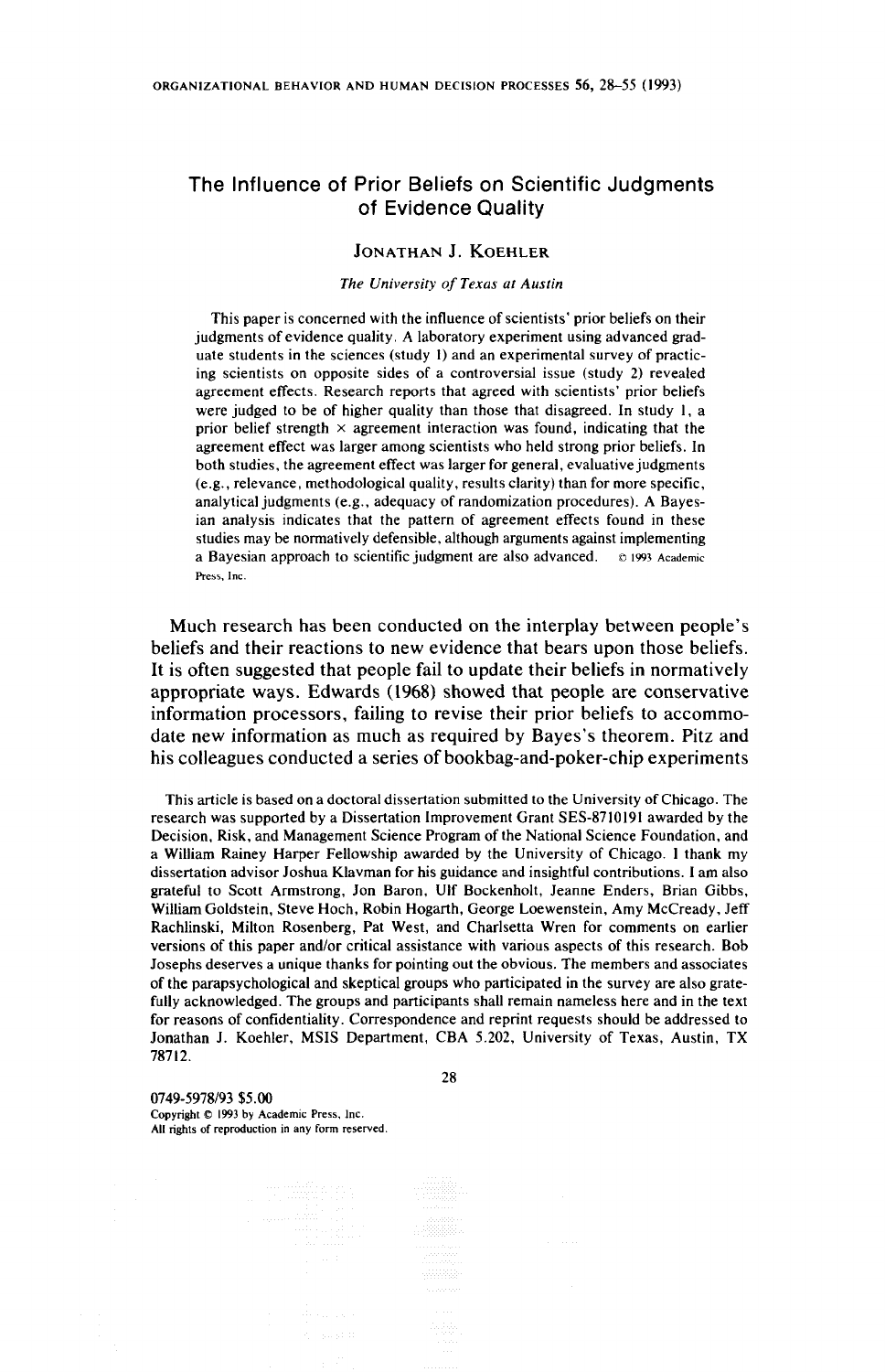to show that people's confidence in their beliefs is often unshaken by disconfirming evidence (Geller & Pitz, 1968; Pitz, Downing, & Reinhold, 1967). Similarly, Lord, Ross, and Lepper (1979) showed that strong beliefs are highly resistant to change even in the face of a thorough discrediting of their evidential basis.

In some instances, a reluctance to revise prior beliefs may be related to the difficulty people experience retrieving and accurately recalling disconfirming information (see e.g., Kleck & Wheaton, 1967; Koriat, Lichtenstein, & Fischhoff, 1980; Ross, McFarland, & Fletcher, 1981; Snyder & Uranowitz, 1978). However, this explanation is at best incomplete. Even where information recall is not a factor, people often ignore, underweigh, or reinterpret disconfirming evidence to agree with their beliefs (Batson, 1975; Festinger, Riecken, & Schachter, 1956; Kuhn, Amsel, & O' Loughlin, 1988; Nisbett & Ross, 1980; Pitz, 1969).

Ross and Lepper (1980) proposed that people respond to new evidence in a theory-biased manner. People's judgments about the probative value of evidence may depend, in part, on whether or not the outcomes or conclusions implicated by the evidence are congruent with one's personal beliefs. Thus, belief-confirming evidence may be regarded as relatively more probative than belief-disconfirming evidence for having yielded a belief-consistent answer.

A recent study on ''outcome bias'' provides independent support for this idea. Baron and Hershey (1988) showed that people take outcome information into account when judging the quality of various medical and monetary decisions. Decisions that were associated with successful outcomes received higher ratings than those associated with less successful outcomes.

## THE SCIENTIST

If a dependence between outcomes and quality judgments is regarded as a bias, one might assume that some decision makers would be less susceptible to it than others. For example, it would seem less likely that professional scientists and others trained in the use of the scientific method would allow their beliefs about what constitutes a good or desirable outcome to affect their judgments about the quality of scientific research. This is because the classical model of science with which most scientists are familiar requires emotional neutrality, and unbiased observation and interpretation of phenomena (Merton, 1942/1973; Scheffler, 1967). The expectations, attitudes and desires of individual scientists should not, and presumably do not, affect their judgments and decisions.

However, some empirical evidence suggests that this model does not accurately describe scientific conduct. Ian Mitroff (1983) conducted a series of detailed interviews with 42 eminent Apollo moon scientists and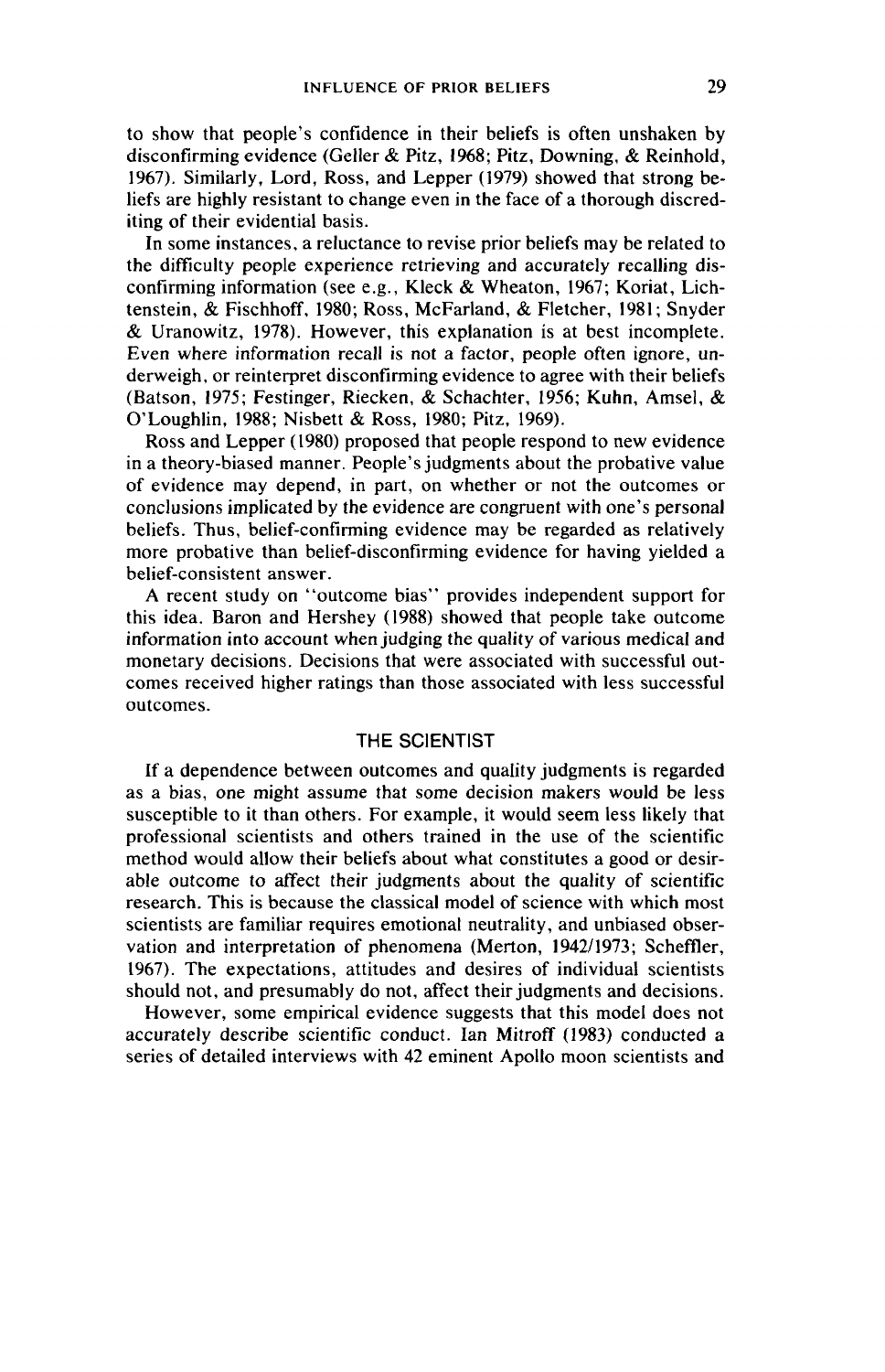reported that most were emotionally involved in their work. Furthermore, those who held very strong beliefs about the nature of the moon appeared most anxious to dismiss evidence that contradicted their personal theories. Similarly, Mahoney (1977) studied a group of 75 scientific journal reviewers and found that they were strongly biased against manuscripts that reported results contrary to their strong behaviorist perspective. In short, judgments about the quality of scientific research appear to be quite dependent on the fit between a scientist's own beliefs and the conclusions supported by the research, particularly when the beliefs are strongly held.

## THE MODEL

The present study explores the generality of Mitroff's and Mahoney's findings, and tests a descriptive model of evidence quality judgments among scientists. It is hypothesized that these judgments will deviate from some neutral standard of quality by the extent to which the evidence meets or opposes the individual scientist's expectations and the strength with which the expectations are held. Evidence such as a scientific study that agrees with prior beliefs will receive higher quality ratings than would be given by neutral scientific observers, and evidence that disagrees with beliefs will receive lower ratings than that given by neutral observers. In addition, the magnitude of the agreement effect will be positively related to the strength of the prior beliefs. That is, scientists who have strong prior beliefs will rate belief-confirming studies higher and beliefdisconfirming studies lower than will scientists who have weaker prior beliefs.

These predictions are captured in the following model:  $Jq = Nq + AP$ , where  $Jq =$  judgments of evidence or study quality,  $Nq =$  quality as judged by neutral observers who are aware of the design but not the results of the study,  $A =$  agreement of the data with prior belief, and  $P =$ prior belief strength. The model is paramorphic in the sense that it is designed to predict scientists' judgments, but no claim is made that it is descriptive of the psychological process scientists use to arrive at their judgments (e.g., anchoring and adjustment).

As Fig. 1 shows, the model predicts that scientists who hold relatively weak prior beliefs will make quality judgments that differ only slightly from those of neutral judges. But as prior belief strength increases, the multiplicative term of the model increases and judgments are expected to depart from those of neutral judges.

# THE NORMATIVE ISSUE

Mahoney (1976, 1977, 1979), Baron and Hershey (1988) and Lord et al. (1979) are among the few who address the normative status of an effect of prior beliefs on judgments about the quality of evidence that bears upon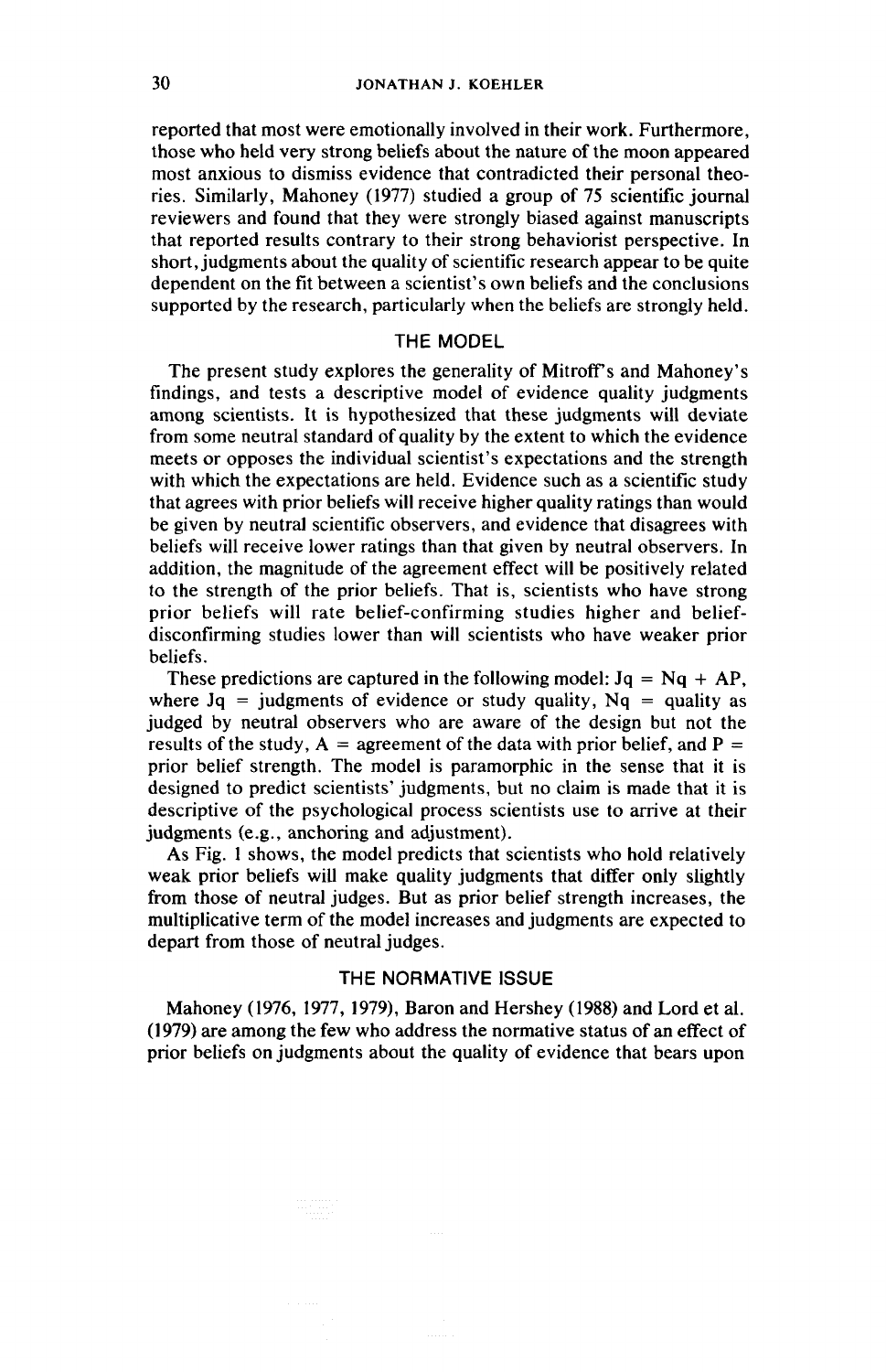

Fic. 1. Ordinal predictions for scientific judgments of evidence quality as a function of neutral quality (Nq), agreement (A), and strength of prior belief (P) as given by the model Jq  $=$  Nq + AP.

those beliefs. Mahoney (1977) finds such dependencies to be among ''the most pernicious and counterproductive elements in the social sciences"' (p. 173). Lord et al. (1979) disagree and argue as follows:

{Tihere can be no real quarre! with a willingness to infer that studies supporting one's theory-based expectations are more probative than, or methodologically superior to, studies that contradict one's expectations. When an objective truth is known or strongly assumed, then studies whose outcomes reflect that truth may reasonably be given greater credence than studies whose outcomes fail to reflect that truth. Hence the physicist would be ''biased'' but appropriately so, if a new procedure for evaluating the speed of light were accepted if it gave the ''right answer'' but rejected if it gave the wrong answer (p. 2106).

Lord et al. contend that it is not only understandable, but appropriate, for prior beliefs to influence judgments of evidential diagnosticity. Approached from a Bayesian perspective, prior beliefs constitute useful information which, in combination with other evidentiary components (obtained in part from a careful reading of other elements of the study), should affect judgments of quality. Moreover, because these quality judgments are closely related to Bayesian likelihood values, the Lord et al. recommendation is—-in Bayesian terms—equivalent to allowing prior odds to influence likelihood ratios.

In the context of scientific belief updating, Bayes's theorem indicates that the change in one's beliefs given the results of a study should depend upon the likelihood ratio, i.e., the probability of observing those results if the beliefs are true,  $P(D|H)$ , relative to the probability of observing those results if the beliefs are false,  $P(D|H)$ . Following the suggestion of Lord et al., a decision maker faces the dual task of using the likelihood ratio  $P(D|H)|P(D|-H)$  to revise prior beliefs, and using prior beliefs to estimate the likelihood ratio (or a primary component thereof). For example, implausible results serve both as evidence against current beliefs, and evi-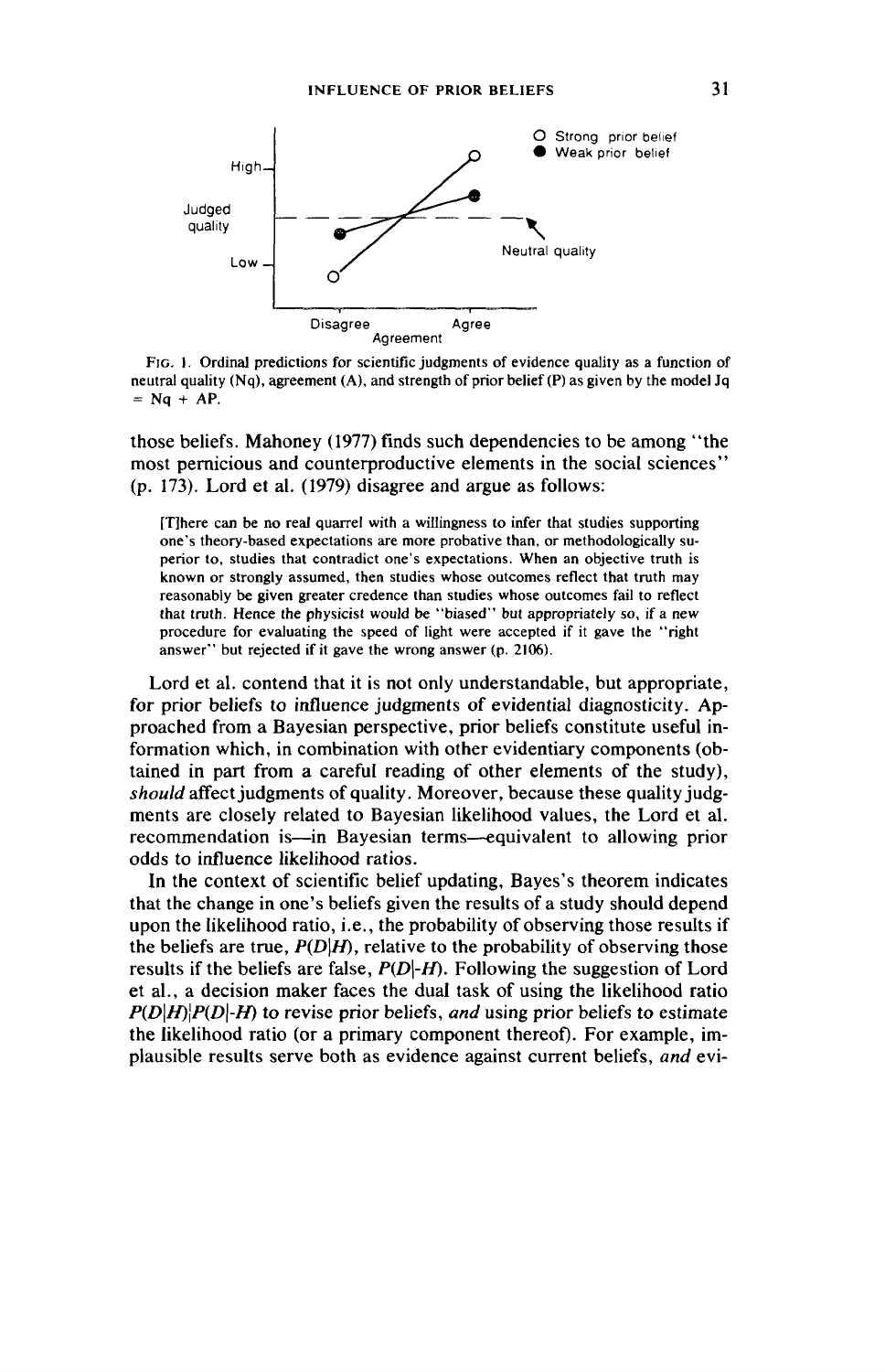dence that the outcome obtained using this method may not be closely linked to the truth. The Bayesian analysis discussed below and detailed in Koehler (1989) supports this conclusion.

## Agreement Effects

The analysis begins with several simplifying assumptions. First, the issue under consideration is dichotomous, such as whether or not a proposition is true or which of two measurements is greater. Second, the study produces results that are consistent with one side of the issue and inconsistent with the other. Third, the study's method is prone to error, although there is no a priori reason to believe that the method is biased in favor of one side or the other. These characteristics—which are reasonable in many cases—allow for a relatively simple analysis of how the influence of a scientific study's results on quality judgments can be represented within a Bayesian framework.

Prior to being exposed to a study, the scientist believes that one of two competing hypotheses, H or -H, is more likely to be true. If the scientist favors H and subsequently learns that the study's results favor H, he or she estimates, in effect,  $P(G|A)$ , the probability that the study is good given that it agrees with his or her prior beliefs. If the study's results favor -H, the scientist estimates P(G|-A), the probability that the study is good given that it disagrees with his or her prior beliefs. The question concerning the effect of outcome on judgments of quality may now be restated as follows: Under what conditions, if any, should  $P(G|A)$  be greater than  $P(G|-A)$ , and by how much?

Scientists and others who evaluate studies may have a set of prior beliefs that pertain to three propositions:  $A =$  "This study gives results" that agree with my hypothesis or prior belief";  $T =$  "This study gives results that are congruent with the true state of nature'';  $G =$  "This is a good quality study.'' For simplicity once again, A, T, and G may be treated as dichotomous; results either agree or disagree with prior beliefs, results are either congruent or incongruent with the true state of nature, and a study either does or does not meet the chosen criterion for being a "good" study. Four "primitive prior beliefs" derived from these propositions are as follows:  $P_1 = P(A|T)$ ,  $P_2 = P(T|G)$ ,  $P_3 = P(T|-G)$ , and  $P_4 =$ P(G).

 $P_1$  is the probability that a study that yields true results will agree with one's prior beliefs. For unbiased studies (i.e., studies in which the probability of obtaining the correct result does not depend on which of two exhaustive and mutually exclusive hypotheses is true), P(A|T) is identical to one's degree of belief in one's hypothesis, P(H). A proof is given in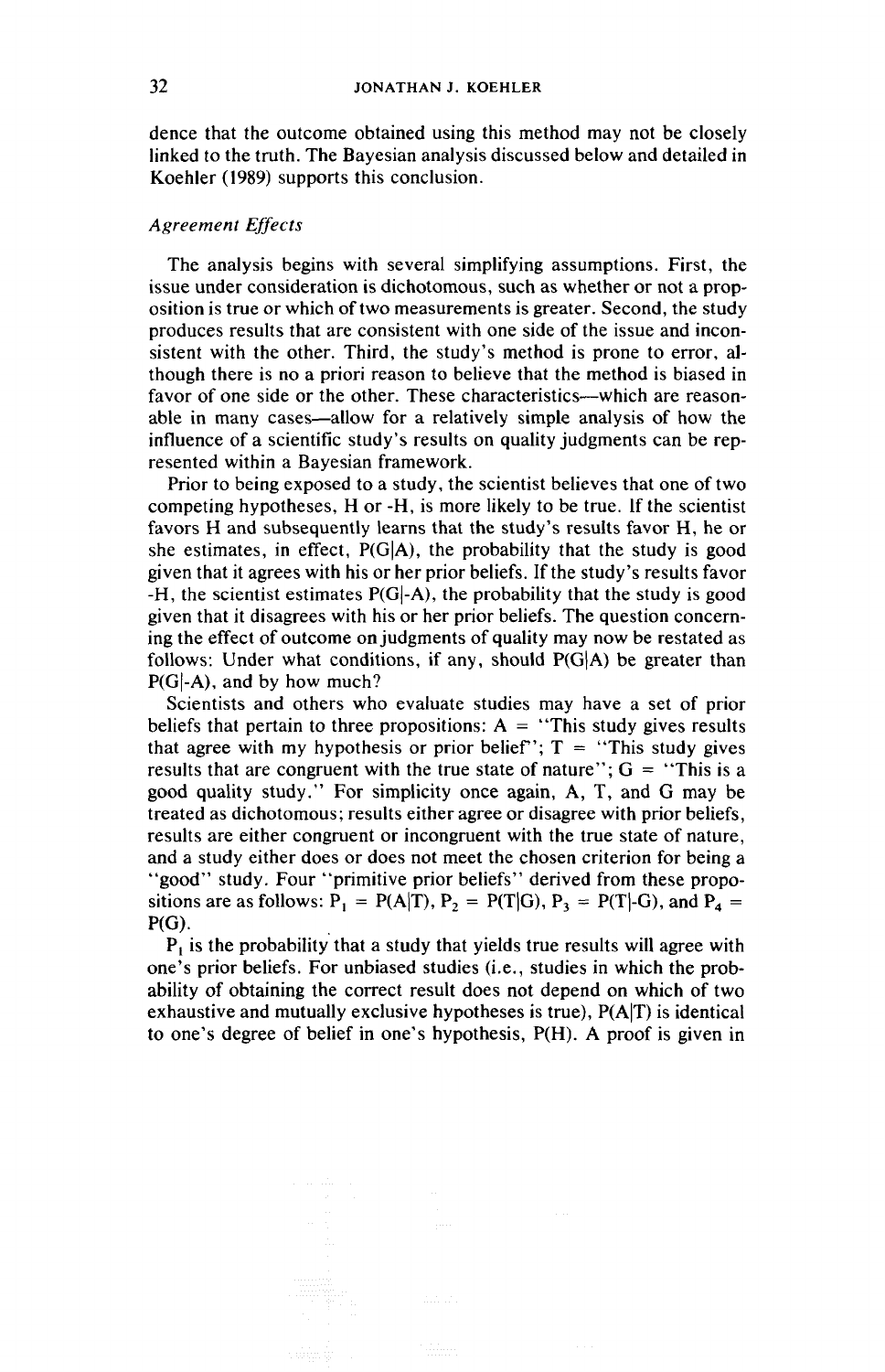Appendix  $A<sup>1</sup>$  Further, because H is the hypothesis believed to be more likely a priori,  $P(H)$ , and hence  $P<sub>1</sub>$ , is greater than .5. Neutral belief is indicated by  $P_1 = .5$ .

P, and P, are the conditional probabilities of truth given good and bad quality studies respectively. Good quality studies are those that meet or exceed some standard of quality, while bad quality studies do not. A standard of quality may be defined any way at all provided that good quality studies are more likely to get true results than are bad quality studies. Although the dichotomization of a quality standard may at first seem artificial, the practical consequences of quality judgments often are dichotomous: Grants are awarded or denied, manuscripts submitted for publication are accepted or rejected, etc.

Of course, the likelihood that a study will yield accurate information or true results depends on a multitude of factors, including the difficulty of getting at the truth. In some domains, even high quality studies may often produce false results, while in other domains it may be so easy to produce true results that even very poor quality studies can arrive at basic truths. Thus,  $P_2$  and  $P_3$  range from 0 to 1.

 $P_4$  is one's prior belief (i.e., before learning the results) that the study in question meets a good quality standard.  $P_4$  also ranges from 0 to 1.

The details of this Bayesian analysis are presented in Appendix B. It shows that the probability that a study is good quality is higher when the study has produced results that agree with the judge's prior beliefs than when the study has produced results that disagree with the judge's beliefs  $(i.e., P(G|A)$  is always greater than  $P(G|A))$ . It further shows that the magnitude of this agreement effect increases as the strength with which a prior belief is held increases. In other words, this normative analysis is consistent with the descriptive model proposed earlier in which the outcomes of a study influence judgments about its quality, and do so to the extent that the judge's prior beliefs are strong (i.e., near 0 or 1).

### Judgments about Specific Study Features

Quality judgments may be made both about very specific ''analytical"' features of a study and its more global ''evaluative'' features (Einhorn & Koelb, 1982). Thus, one may judge the adequacy of a randomization technique as well as a study's overall methodological quality. However,

<sup>1</sup> One way to intuitively grasp  $P(H) = P(A|T)$  is to consider that as prior belief increases, one becomes more sure that one's own belief is true, i.e., that true results would agree with one's prior belief. Thus, assume that a scientist has some degree of belief in a hypothesis H, captured by P(H). Now suppose that a study relevant to H is conducted that is guaranteed to produce true results. What should be the scientist's probability that the results of this study will agree with his or her belief? In unbiased cases, this probability can only be  $P(H)$ .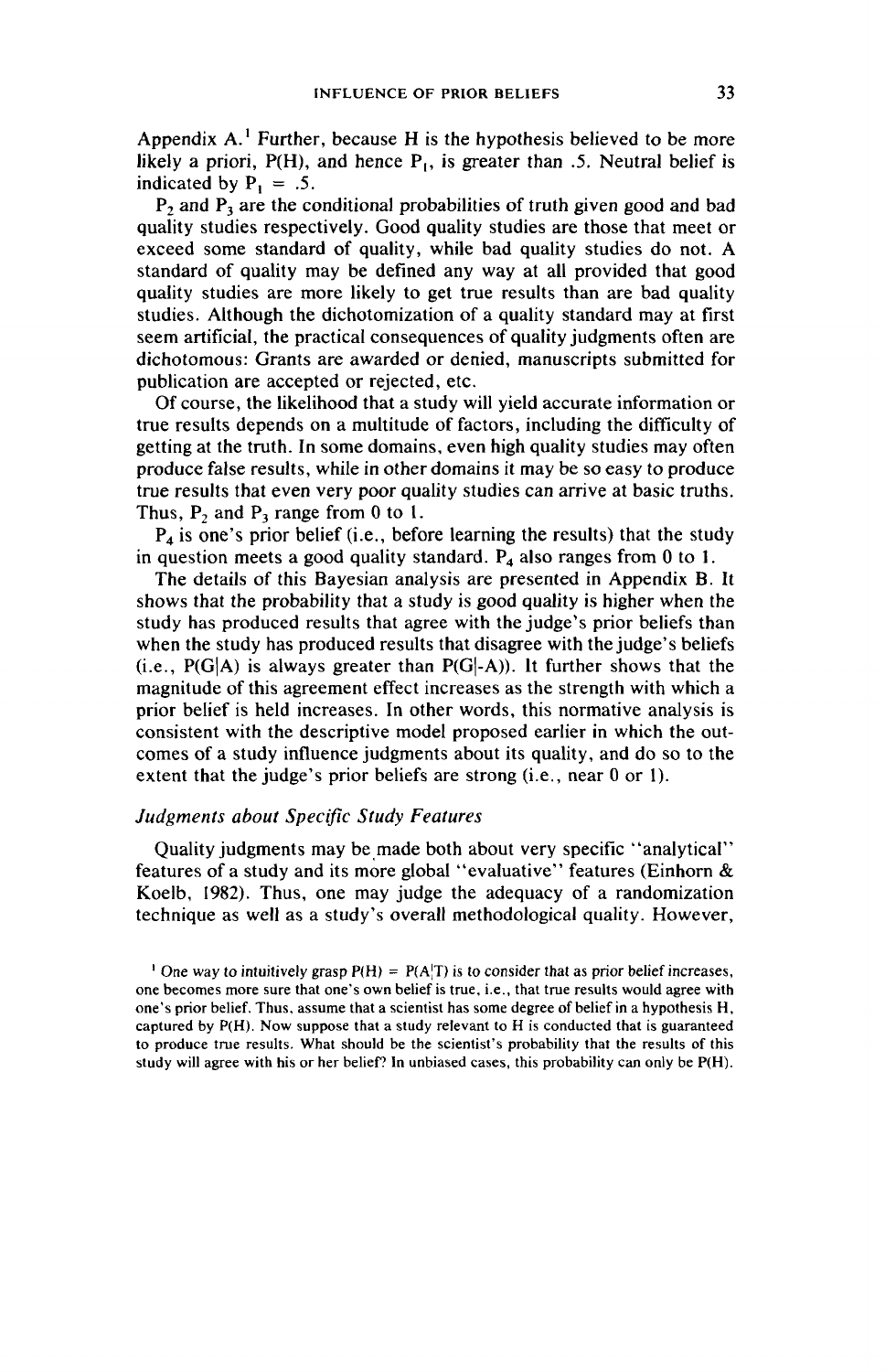the normative status of a link between beliefs and quality judgments is more questionable when the judgments are made about specific features of the study rather than its overall quality.

Consider, for example, a scientist who is asked to make general, evaluative judgments about a study that gives implausible results. The scientist may reason as follows: ''Something is probably wrong with this study somewhere. The problem may lie in one or more of the specific features of the study that I am explicitly called upon to evaluate, one or more features that I consider but am not explicitly called upon to evaluate, or one or more features of the study that I didn't even think to consider."' Notice, then, that there are at least three major sources of potential flaws in a study that gives surprising results.

When judges are asked to evaluate a specific feature of such a study, similar, but more restrictive, avenues may be explored for potential flaws. Here the judge may infer that the feature is flawed either for detectable or undetectable reasons. However, there is less reason to believe that any particular feature of a study is flawed than there is to believe that flaws must exist in at least *some* features. Moreover, to the extent that a presumedly flawed study has many features, the likelihood that any single feature is flawed becomes small (provided it is assumed that the number of flaws in a flawed study is not directly proportional to its number of features). Consequently, the influence of a study's results on scientific judgments of quality might reasonably be smaller when the judgments concern particular features of the study when they are more general in scope.

#### Self-Perceptions and Normative Views

Regardless of whether analytical and evaluative judgments of quality are or should be influenced by prior beliefs, it is interesting to explore scientists' intuitions about these effects. Nisbett and Wilson (1977) have argued that we do not have complete access to our cognitive processes and, consequently, that we are unaware of factors that influence our judgments and actions. In a similar vein, it is predicted that scientists in the present study will deny that their evaluations of scientific studies were influenced by the reported results. It is further predicted that because scientists generally believe in the classical scientific model (Mulkay & Gilbert, 1982), they will maintain that the results of scientific studies should not influence judgments about the quality of the studies.

## GENERAL APPROACH

This research employed two methodologies. First, a laboratory experiment was conducted using advanced graduate students in the sciences. Subjects evaluated the quality of studies that agreed or disagreed with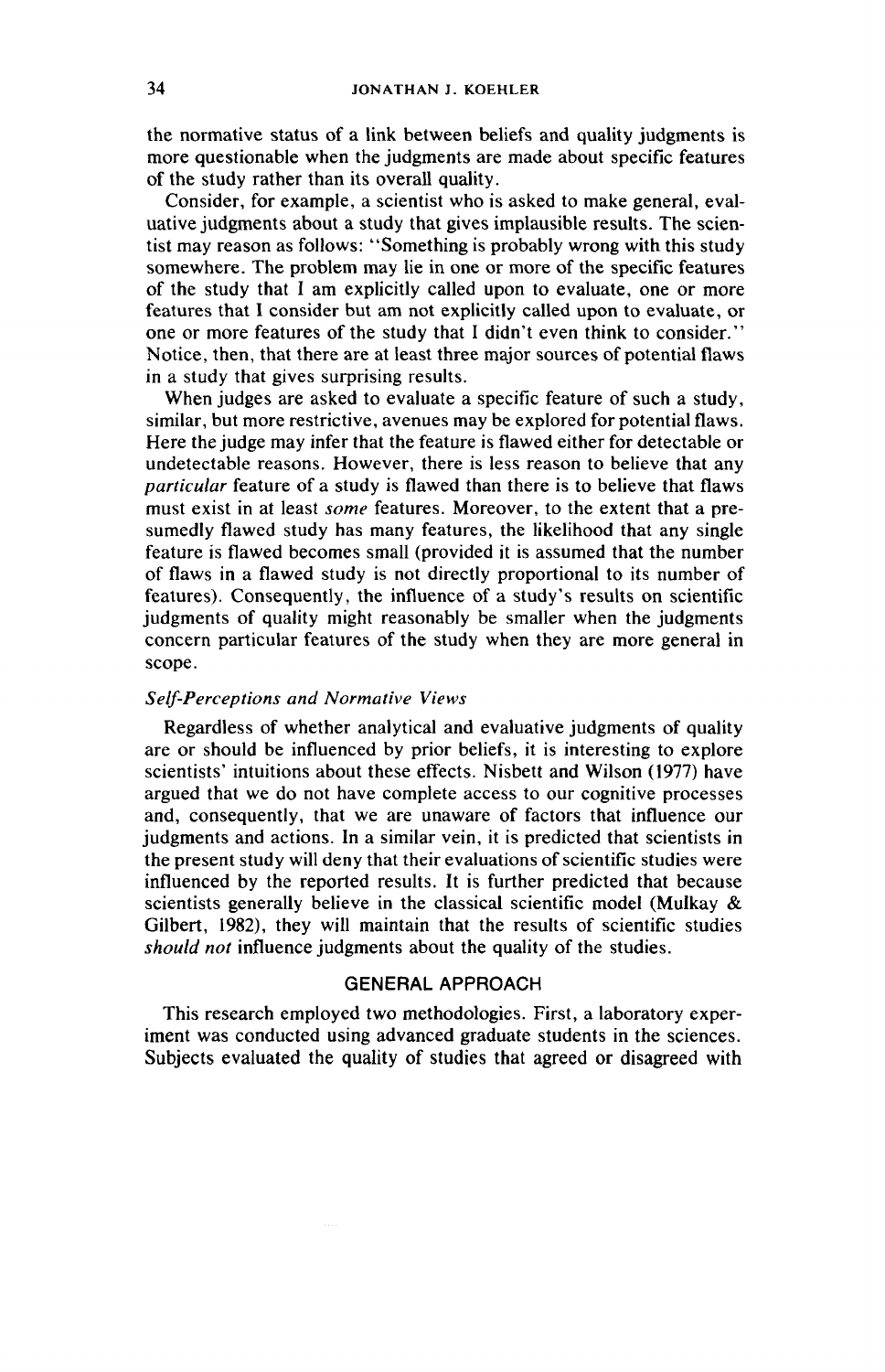their induced expectations about each of two fictitious scientific controversies. Second, two groups of practicing scientists having strong, opposite beliefs about a scientific issue were surveyed and asked to make quality judgments about a hypothetical, but representative research report that either supported or opposed their beliefs.

## STUDY 1

## Method

Subjects. The subjects were 297 science graduate students at the University of Chicago. Subjects completed an average of 2.3 years of graduate study and were recruited through advertisements in campus newspapers. The task lasted an hour and each subject was paid \$10.

Fifty-four percent of the subjects were trained in the natural sciences, 36% were trained in the social sciences, and 10% were trained in other scientific areas. Fifty-four percent of the subjects reported having taken courses in scientific methodology. These demographic variables did not significantly influence the observed pattern of responses.

Materials and procedure. The stimuli consisted of a 20- to 35-page bookiet that detailed two fictitious scientific issues. The issues concerned the existence of heat-sensing organs in the fictitious Canadian Stripeneck bird and an electromagnetic ray called a K-ray. The booklets contained background information on the issues, one detailed experimental research report related to each issue, and a series of questions about the reports.

Subjects were randomly assigned to one of five groups, four experimental and one neutral group. The experimental groups differed in induced strength of prior belief (strong, weak) and research report quality (high, low).

Subjects in the experimental groups read two-page summaries about each issue prior to reading the research reports. The purpose of the summaries was to induce a prior belief that the Stripeneck and K-ray hypotheses were either correct or incorrect. The summaries given to the strong prior belief groups were more detailed and provided stronger arguments than those given to the weak prior belief groups. After reading the summaries, subjects indicated their degree of belief in the hypotheses on a 0-100 scale in which the endpoints were labeled ''very unlikely'' and "'very likely.'" A manipulation check showed that subjects in the strong prior belief groups held more extreme beliefs than did subjects in the weak prior belief groups on both sides of the hypotheses,  $p < .001$  in each (pro-hypothesis:  $M_{\text{strong}} = 81.5$ ,  $M_{\text{weak}} = 66.6$ ; con-hypothesis:  $M_{\text{strong}} =$ 16.8,  $M_{\text{weak}} = 28.4$ .

After indicating their beliefs, subjects were presented with detailed experimental research reports related to the Stripeneck and K-ray issues.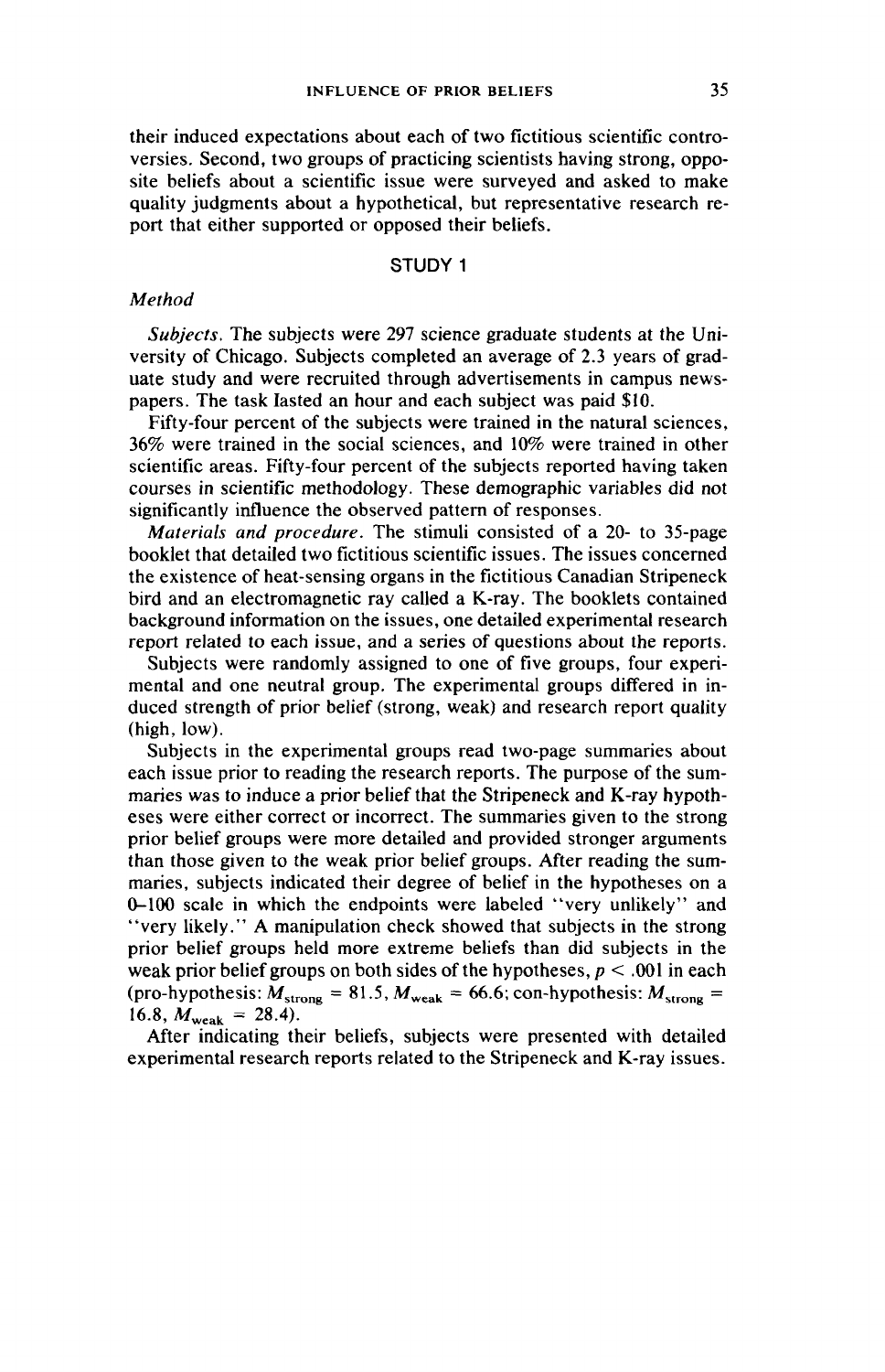Subjects received either two high quality or two low quality research reports. The high and low quality reports were similar in content and length, although their methodologies differed in several important respects. For example, the high quality Stripeneck report employed trained scientists and sophisticated bird tracking instrumentation; the low quality report involved untrained volunteers who tracked the birds with imprecise equipment.

Results and discussion sections were appended to each report such that subjects' induced beliefs were supported in one issue, but opposed in the other. After studying these reports, subjects made six analytical (i.e., specific) and three evaluative (i.e., general) judgments about each report using seven point Likert-type scales. For instance, analytical judgments were made about the appropriateness of conducting the Stripeneck tracking study during the winter, and the sufficiency of the number of angles from which the K-ray was measured. Evaluative judgments were made about the relevance, methodological quality, and clarity of the research reports.

Next, subjects completed a demographics form and answered a series of questions about whether their judgments were and should have been influenced by the results of the reports.

Subjects in the neutral group were not provided with summary pages or the results of the research reports they evaluated. Thus, there was no manipulation of agreement or disagreement with prior beliefs within this group. The evaluative question pertaining to the clarity of the results section was, of course, omitted for this group.

Design. Issue (Stripeneck, K-ray) and agreement (results agree/ disagree with induced beliefs) were within-subjects variables for the four experimental groups. Issue order and agreement order were assigned at random. Prior belief strength (strong, weak), and research report quality (high, low) were the primary between-subjects variables.

Prior belief manipulation and analyses. Subjects' prior beliefs were successfully manipulated about two-thirds of the time, where a successful manipulation is defined as a probabilistic report by subjects (prior to reading the research report) that they held a belief in the direction favored by the summary pages. Successful belief manipulations were nearly twice as common in the strong prior belief groups as in the weak prior belief groups. The fact that it was more difficult to induce weak directional beliefs is not surprising because even small amounts of random variation near the 50% belief level are likely to result in crossovers to the other side.

One consequence of the difficulties surrounding the manipulation of prior beliefs in this experiment is that not all subjects received one study that agreed with their induced beliefs, and one that disagreed. Some may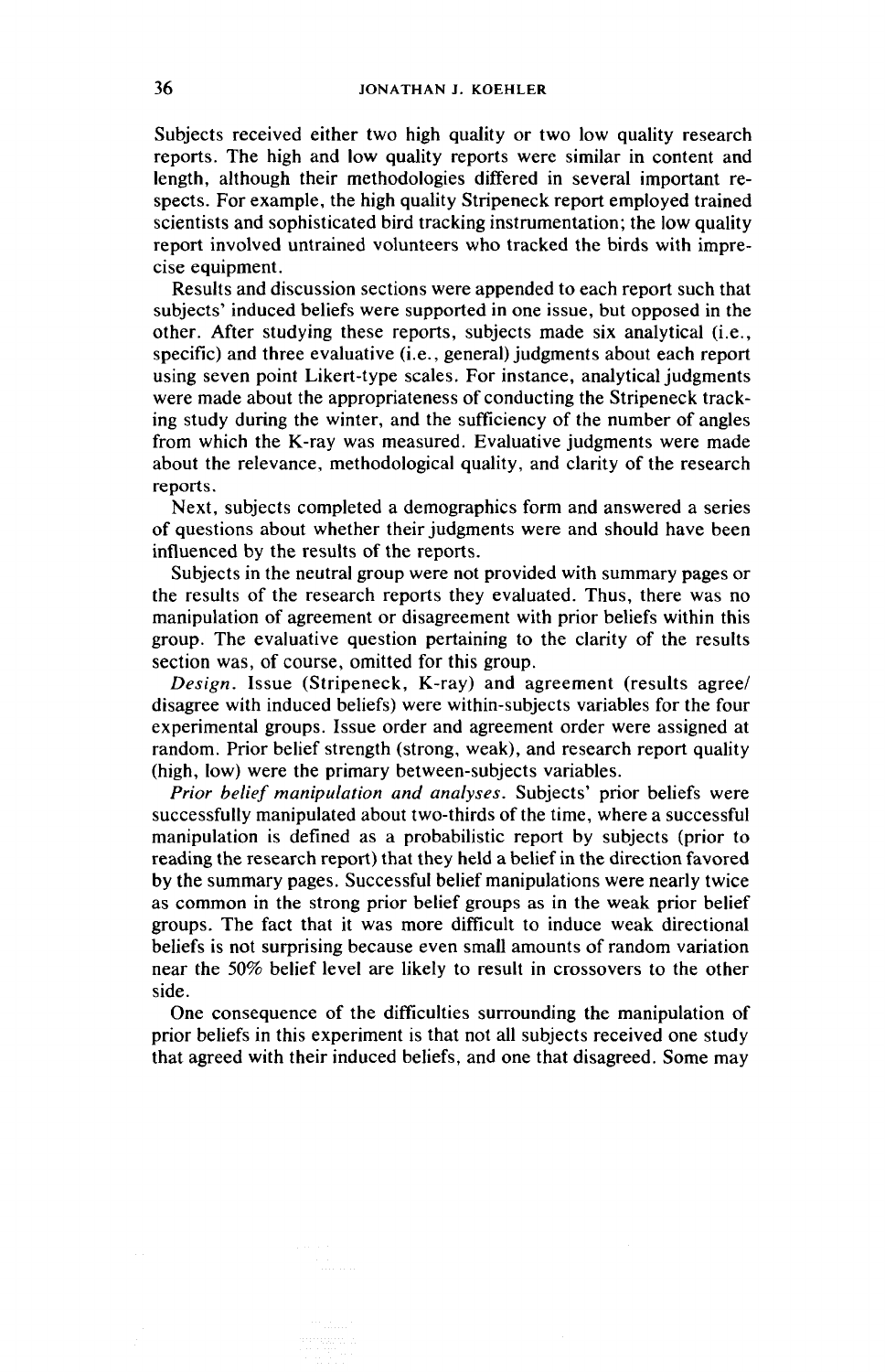have received studies that agreed or disagree with their prior beliefs about both issues. Therefore two analyses were conducted. One analysis was conducted on the data from subjects whose beliefs were successfully manipulated on both issues. In this analysis, agreement was treated as a within-subjects variable as planned. A second analysis was conducted on data from the first issue evaluated by all 297 subjects. In this analysis, agreement and issue were treated as between-subjects variables. These analyses produced extremely similar results. The data below reflect the results of the second analysis. Noteworthy discrepancies in the significance levels found in the two analyses are given in footnotes 2 and 3.

## Results

Separate  $2 \times 2 \times 2$  repeated measures MANOVAs were performed on the evaluative and analytical judgments. Composite indexes of evaluative and analytical quality were obtained by taking the mean of the individual judgments.

Evaluative judgments. As predicted, an agreement main effect,  $F(1,280) = 10.51$ ,  $p < .001$ , and a prior belief strength  $\times$  agreement interaction  $F(1,280) = 6.53$ ,  $p < .02$  were found. Subjects gave higher ratings to reports that agreed with their prior beliefs than to those that disagreed ( $M_{\text{agree}} = 5.1$  ( $n = 146$ ),  $M_{\text{disagree}} = 4.6$  ( $n = 150$ )). The agreement effect was stronger among subjects who were induced to hold strong prior beliefs.

An unexpected main effect for prior belief strength was also found,  $F(1,280) = 5.54$ ,  $p < .02$ ). Subjects holding strong prior beliefs tended to rate the quality of the research reports higher than did those holding weaker beliefs. It may be that there is a true main effect for strength of prior belief (or a correlate of prior belief such as concern or interest) in which people with strong beliefs on a topic feel more positively disposed toward studies on that topic, regardless of agreement. More likely, perhaps, is that this effect is due to the significant interaction term. As Fig. 2 indicates, subjects in the strong prior belief/agree group gave significantly higher quality judgments to the reports than did subjects in the other groups, including the neutral group ( $p < .005$  for all). None of the other groups differed significantly from one another.

Analytical judgments. A marginally significant main effect for agreement was found,  $F(1,262) = 2.82$ ,  $p < 10^2$ . Subjects gave higher ratings to reports that agreed with their prior beliefs than to those that disagreed  $(M<sub>agree</sub> = 4.7, M<sub>disagree</sub> = 4.5)$ . However, a prior belief strength  $\times$  agreement interaction was not found. A series of planned contrasts failed to

<sup>&</sup>lt;sup>2</sup> A within-subjects analysis on the smaller successfully manipulated data set revealed a stronger main effect for agreement  $(F(1,100) = 5.77, p < .02, M_{\text{agree}} = 4.7, M_{\text{disagree}} = 4.4)$ .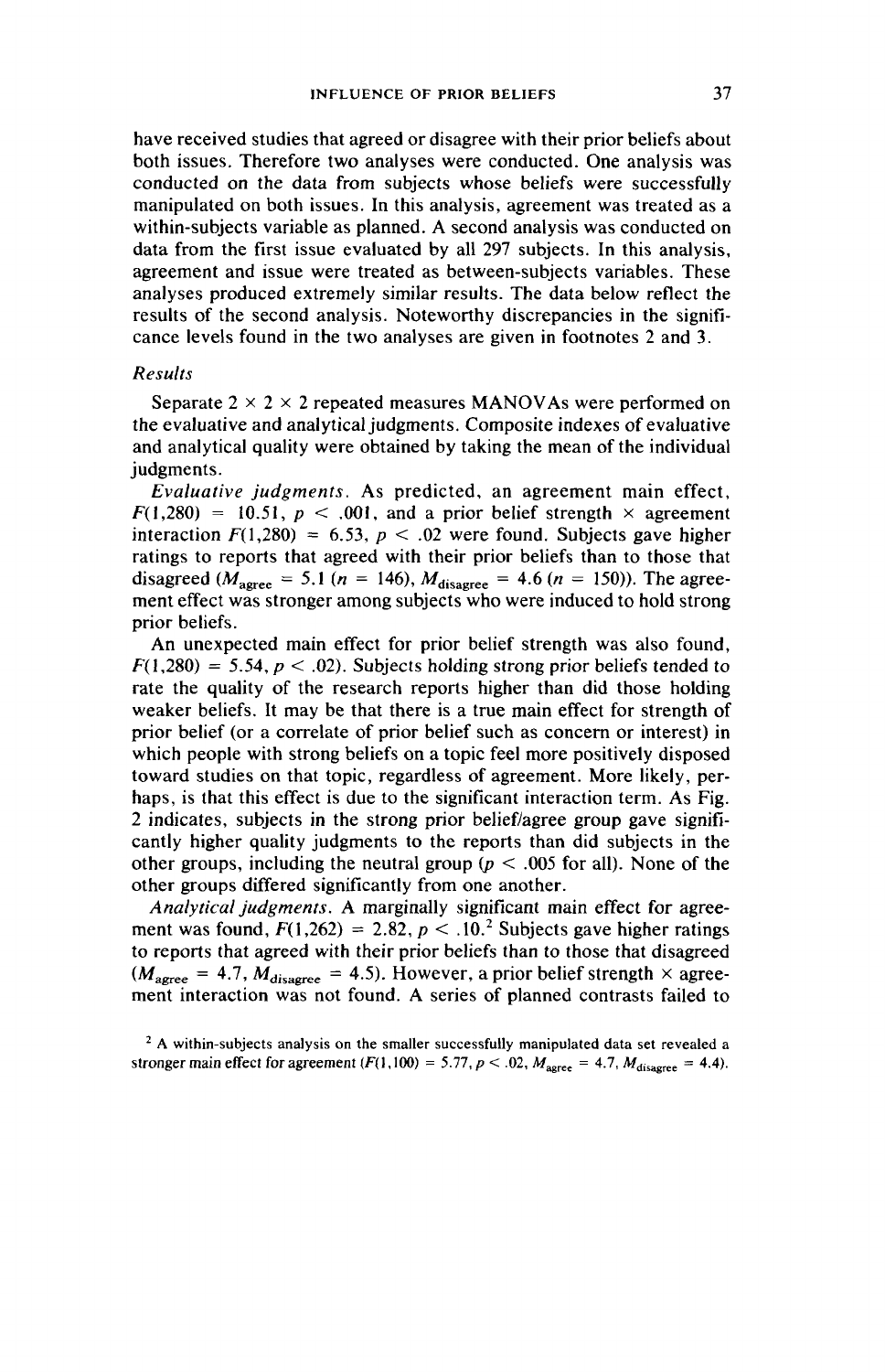

Fig. 2. Study | (Experiment). Mean judgments of quality for the evaluative questions as a function of agreement and prior belief strength. (a) Differs from strong prior belief/agree group,  $p < .005$  (Bonferroni corrected).

show differences between the analytical judgments made by subjects in the neutral group and those made by subjects in any of the other groups. It is therefore difficult to know whether the agreement effect on the analytical questions is due to inflated ratings in the agree cells, deflated ratings in the disagree cells, or both.

A separate  $2 \times 2$  within-subjects MANOVA was performed with judgment type (evaluative, analytical) and agreement (agree, disagree) to test the prediction that the agreement effect would be smaller for analytical judgments than for evaluative judgments. The judgment type  $\times$  agreement interaction was marginally significant,  $F(1,276) = 2.90$ ,  $p < .09$ . indicating that the agreement effect was slightly larger on the evaluative questions than on the analytical questions (evaluative-agree  $M = 5.0$ , evaluative-disagree  $M = 4.6$ , analytical-agree  $M = 4.7$ , analyticaldisagree  $M = 4.5$ .<sup>3</sup>

Self-perceptions and normative views. Sixty-four percent of the subjects felt that their assessments of the methodological quality of the Stripeneck and K-ray studies were not influenced by the direction of the results yielded by the studies; 26% felt that their judgments were influenced, and 10% were not sure. A large majority (83%) felt that a

<sup>&</sup>lt;sup>3</sup> A within-subjects analysis on the successfully manipulated data set revealed a stronger judgment type  $\times$  agreement interaction,  $F(1,107) = 4.30, p < .04$  (evaluative-agree  $M = 5.1$ , evaluative-disagree  $M = 4.5$ , analytical-agree  $M = 4.7$ , analytical-disagree  $M = 4.4$ ).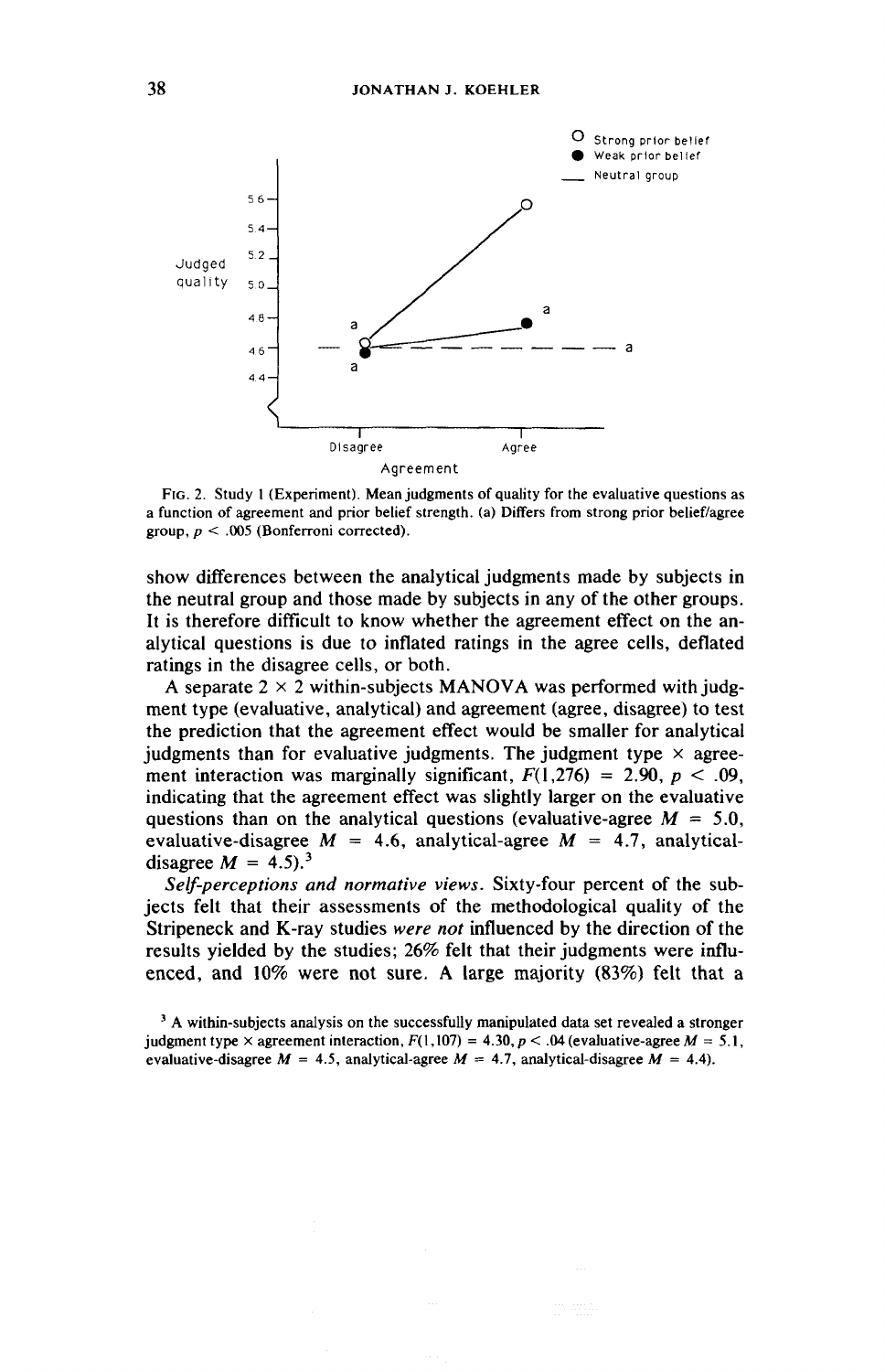scientist's assessment of the methodological quality of a study *should not* depend upon the direction of the results yielded by the study; 12% felt that this dependence should exist, and 5% were not sure.

Members of the various experimental groups responded similarly to these questions. There were no significant question framing effects (i.e., positive versus negative frames) and subjects' responses to the selfperception questions were not related to the size of the agreement effects: Those who believed that the outcome of the study did not influence their quality judgments were actually influenced by the outcome as much as those who admitted some probable influence.

## Discussion

The results of the laboratory experiment support the presence of an agreement effect in scientific judgments of evidence quality. Studies giving results that agreed with subjects' prior beliefs were judged to be higher quality than studies that disagreed. The agreement effect was more pronounced when prior beliefs were strong and, to a lesser extent, when the judgments concerned evaluative rather than analytical aspects of the reports.

Contrary to what might be expected, the agreement effects were not the result of very critical or harsh judgments by those whose prior beliefs were disconfirmed by the research reports. Instead, these effects were driven primarily by subjects in the strong prior belief/agree groups. These subjects gave much more favorable ratings to the research reports than did subjects in the other groups.

One explanation for the observed leniency in the agree conditions is that scientists may differentially scrutinize studies that yield beliefcongruent and belief-incongruent results. Studies that are known to have yielded belief-congruent data may be examined less carefully for having obtained the ''correct'' result, and may be presumed to have been conducted properly. On the other hand, when scientists evaluate studies that are not known to have produced ''correct'' results—as when evaluating a study in which the results are either unknown or not in line with expectations—their suspicion that something may be wrong with the study is heightened. From a Bayesian perspective, such behavior may be justifiable.

Subjects' responses to the self-perception and normative questions were intriguing. By stating that their beliefs *did not* influence their quality judgments (when the agreement effect suggests otherwise) and by suggesting that scientific judgments of quality should not be influenced by the judge's prior beliefs, many subjects unwittingly violated self-imposed normative canons. But, at least in the evaluative domain, Bayes suggests that these subjects may have accidentally landed on normatively high ground.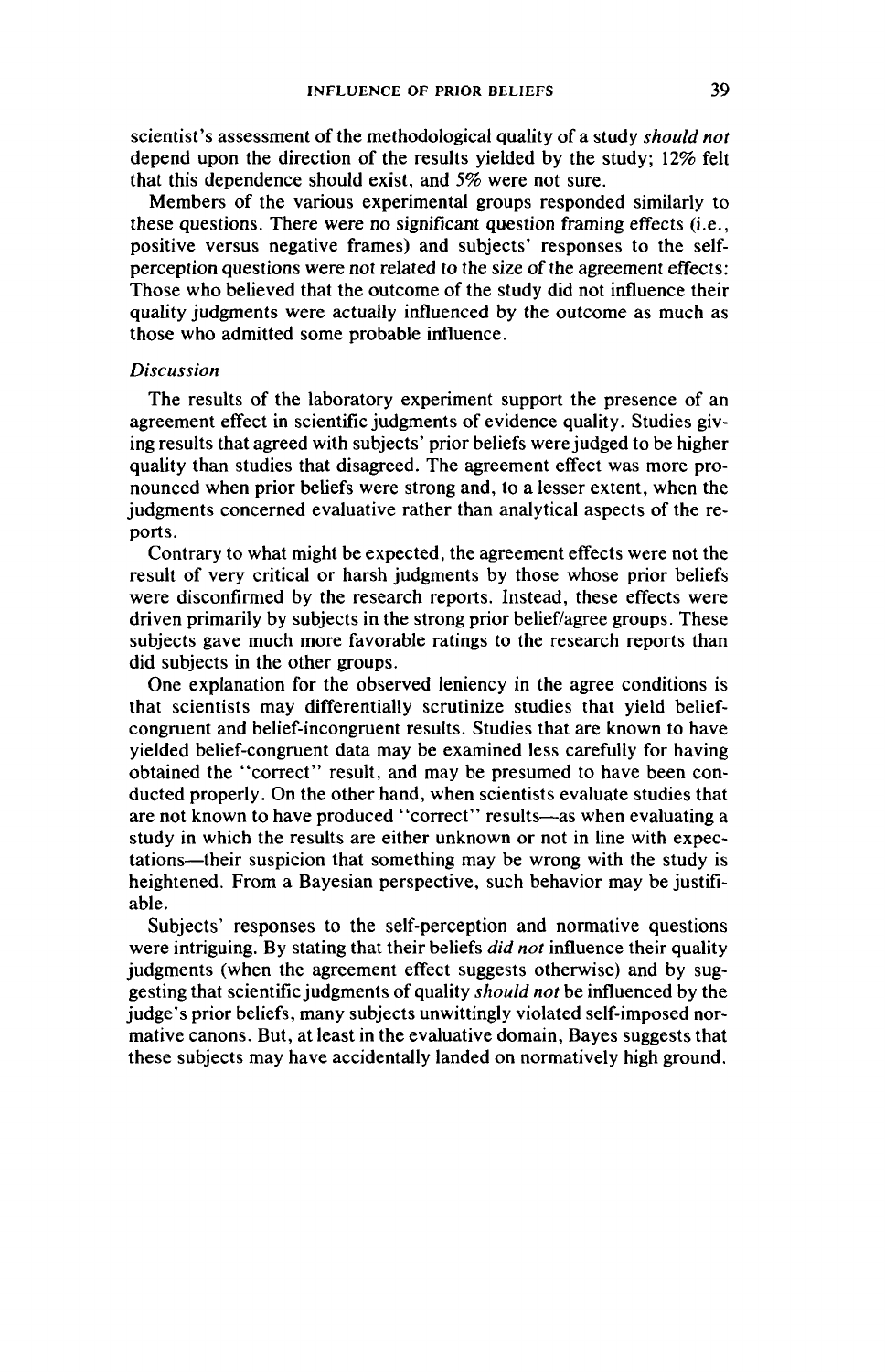The somewhat smaller agreement effects in the analytical domain provide further evidence that the scientists made judgments in normatively appropriate ways.

### STUDY 2

The laboratory experiment showed that scientific judgments of research quality are influenced by whether the research confirms or disconfirms prior beliefs, and by the strength with which the prior beliefs are held. While the experiment was useful for providing a controlled environment in which to test the model, the issues and studies were artificial, the subjects had little or no knowledge of the relevant areas, and their level of involvement probably was lower than that of practicing scientists in their areas of expertise. To addresses these issues, an experimental survey of practicing scientists on both sides of the extrasensory perception (ESP) controversy was conducted.

The ESP controversy is an ideal forum for studying the influence of scientists' prior beliefs on their judgments of evidence quality. First, there are relatively large numbers of scientists on both sides of the issue, many of whom have strong views about paranormal phenomena. Recently, a pair of target articles on the state of parapsychology in Behavioral and Brain Sciences (Alcock, 1987; Rao & Palmer, 1987) attracted dozens of spirited responses from interested scientists. Many of these scientists are members or affiliates of parapsychological or ''skeptical'' organizations. Some of these organizations hold regular conferences, investigate paranormal claims, and publish magazines or journals in which parapsychological studies are reported. The scientists who participated in this survey were solicited from the membership and consultant lists of several of these organizations. Each scientist was asked to evaluate a hypothetical (but representative) ESP study that either agreed or disagreed with his or her prior beliefs.

It was predicted that the survey results would be similar to those of the laboratory experiment. Studies that confirmed scientists' prior beliefs about ESP would be rated higher than disconfirming studies. In addition, there was some interest in investigating the relative size of the agreement effects in these two scientific communities. Skeptics frequently accuse ESP believers of being insufficiently critical of evidence that supports their positions while dismissing disconfirming evidence (Bauslaugh, 1981; Hansel, 1980; Marks, 1986). Parapsychologists counter that it is the skeptics who prejudge the quality of ESP research (Child, 1985; Kelly, 1979; Rao, 1979; Rockwell et al., 1978). An examination of the group  $\times$  agreement interaction may shed some light on this controversy.

## Method

Subjects. Surveys were mailed to 195 parapsychologists and others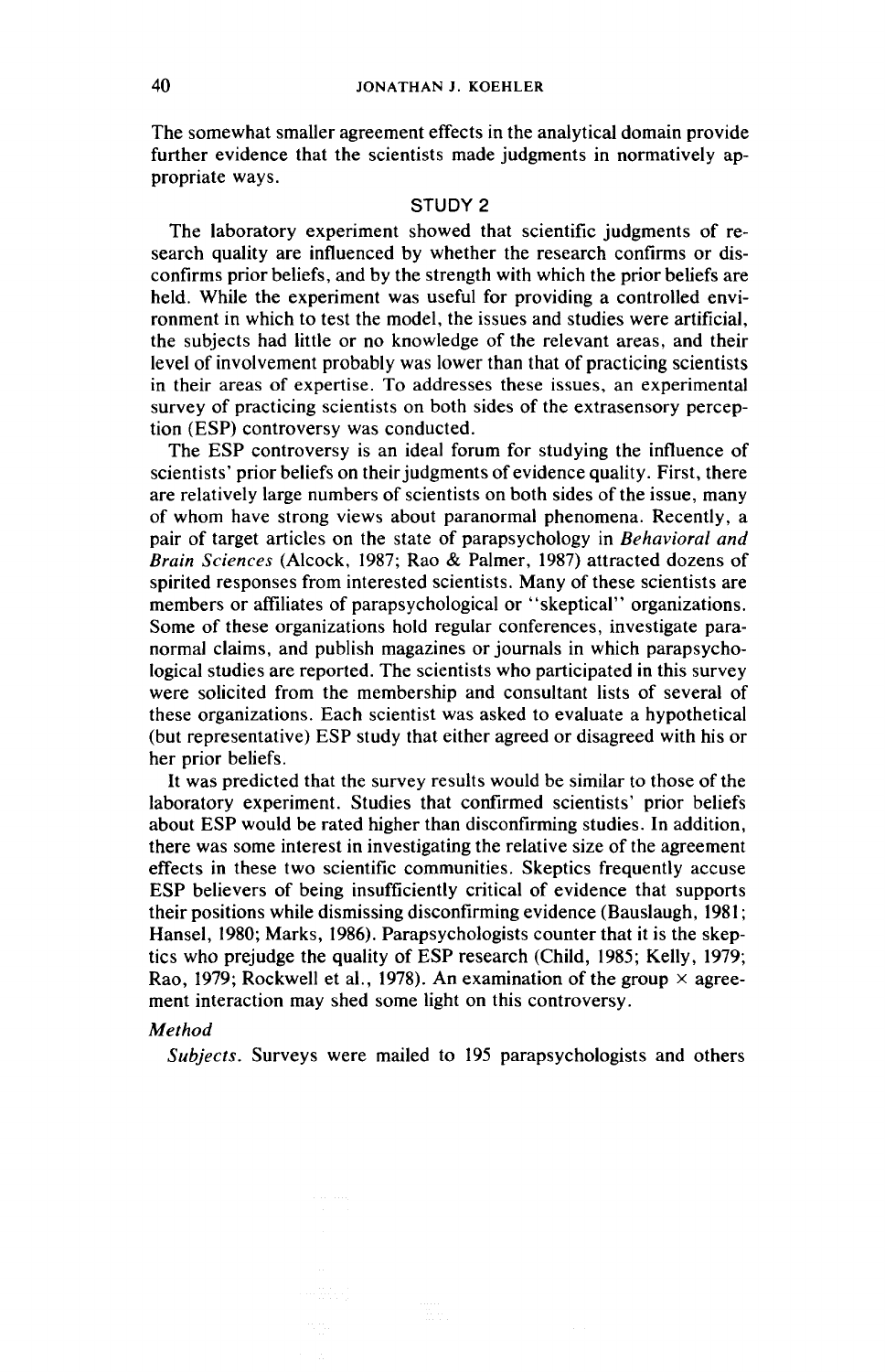belonging to various professional organizations in the field, and to 131 scientists and consultants affiliated with various skeptical organizations.<sup>4</sup> Postcard follow-ups were sent 2 weeks after the initial mailing. Seventyfive parapsychologists (38%) and 39 skeptics (30%) completed and returned the survey in time for the data to be included in the analyses (within 6 months of the original mailing).

Materials. The survey packets included the following materials: a cover letter that briefly outlined the purpose and nature of the survey, a hypothetical parapsychological research report (approximately 7 single-spaced pages), a set of evaluative and analytical Likert-type questions about the report, open-ended questions about the strengths and weaknesses of the report, questions about whether the outcomes of the study did and should influence judgments of quality, and a series of demographic questions. The packets also included a stamped addressed envelope in which to return the completed survey.

The research report was modeled after published parapsychological studies that employ ''ganzfeld'' methodology, a popular and well-known parapsychological technique (Honorton, 1985; Rao & Palmer, 1987).°

Procedure. Six versions of the reports were prepared: (1) high quality, positive results; (2) high quality, negative results; (3) low quality, positive results; (4) low quality, negative results; (5) high quality, no results; (6) low quality, no results. The parapsychologists received one of the six versions of the report, while the skeptics, fewer in number, received one of the first four versions only.

The low quality report was similar to the high quality report in content and length, although the latter included tighter controls. For example, two experimenters were used in the high quality study to insure that ESP \*\*senders'' and '"'receivers'' were monitored at all times. Longer distances and closed doors also separated senders and receivers in the high quality version. High and low quality studies also differed in the size of the pool

\* For convenience, the members and affiliates of the parapsychological and skeptical groups will henceforth be referred to as parapsychologists and skeptics, respectively.

> Ganzfeld stimulation involves placing a subject (or ''percipient'') in a condition of reduced sensory stimulation in preparation for receiving extra-sensory impressions. This is typically accomplished by placing the subject in a comfortable chair, covering his or her eyes with halved Ping-Pong balls beneath a uniform white light, and piping ''white'' or ''pink'' noise into his or her ears through headphones. A subject typically undergoes thirty minutes of ganzfeld stimulation, during which time he or she reports all images, impressions and feelings. At some point during the ganzfeld, a sending period takes place, in which an agent views a target (in a distant room) and attempts to convey impressions of the target to the subject through nonsensory means. At the conclusion of the sending period, the subject is removed from the ganzfeld, and asked to rank order several potential target pictures in terms of their correspondence with his or her ganzfeld imagery. For a general review, see Rao and Palmer (1987).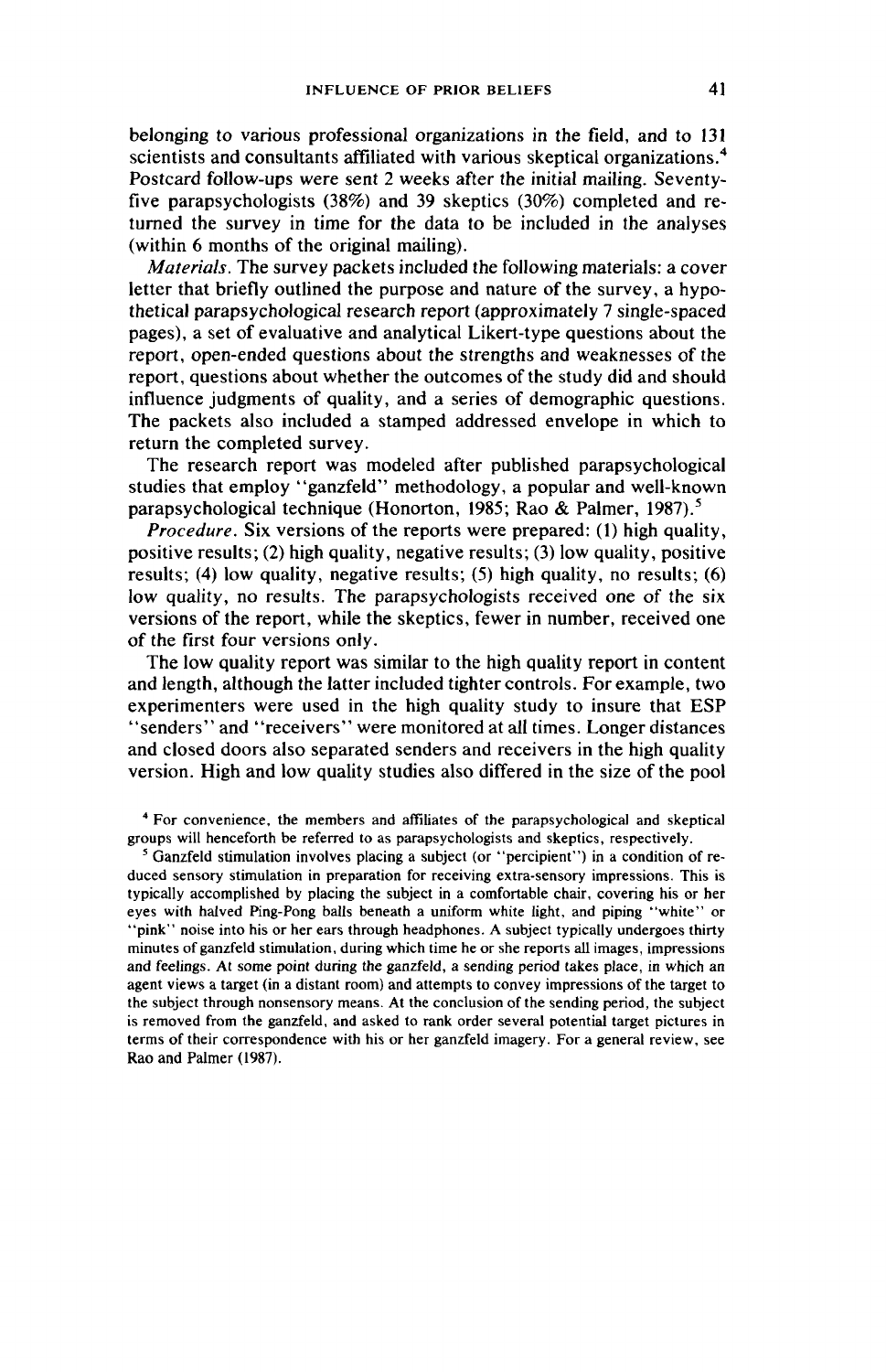from which target objects were chosen (one hundred vs four), the manner in which targets were assigned (pseudo-random vs random), and the procedures used to judge the data (blind judges were used in the high quality study only).

Parapsychologists who received research reports that lacked results were in the neutral group. The neutral group's materials were different in several other respects. First, the cover letter referred to the empirical study not as a ''hypothetical, parapsychological study'' but as a ''hypothetical parapsychological research proposal'' to explain the missing results and discussion sections. Second, as in the laboratory experiment, neutral subjects were not asked questions that directed attention to the missing results section.

After reading the report, the scientists made six analytical and three evaluative judgments about it using seven point Likert-type scales. The evaluative questions were identical to those used in the laboratory experiment, while the analytical questions were content-specific.

The scientists were encouraged to discuss (in writing) strengths and weaknesses of the reports and to append comments to their evaluative and analytical judgments. It was predicted that the ratio of positive to negative comments would be higher among those evaluating reports that confirmed their beliefs about ESP than among those evaluating disconfirming reports.

Finally, respondents completed a demographics page and answered questions about whether the outcomes of the report did and should influence their quality judgments. As in the laboratory experiment, it was predicted that the scientists would deny the influence of expectations on their judgments and regard such influence to be improper.

### Design

The design of the survey was simpler than that of the experiment because the scientists evaluated only a single study. Thus, agreement (agree, disagree), study quality (high, low) and group (believers, skeptics) were between-subjects variables. Notice that agreement depends upon the outcome of the study (positive or negative) and the respondent's group membership.

#### Return rates and demographics

The return rates and demographics are summarized in Table 1.

Nearly 40% of the parapsychologists and 30% of the skeptics completed and returned the survey within six months. These return rates are not significantly different,  $z = 1.61$ . The large time commitment required to read and evaluate the reports (approximately 1 h), lack of incentives, and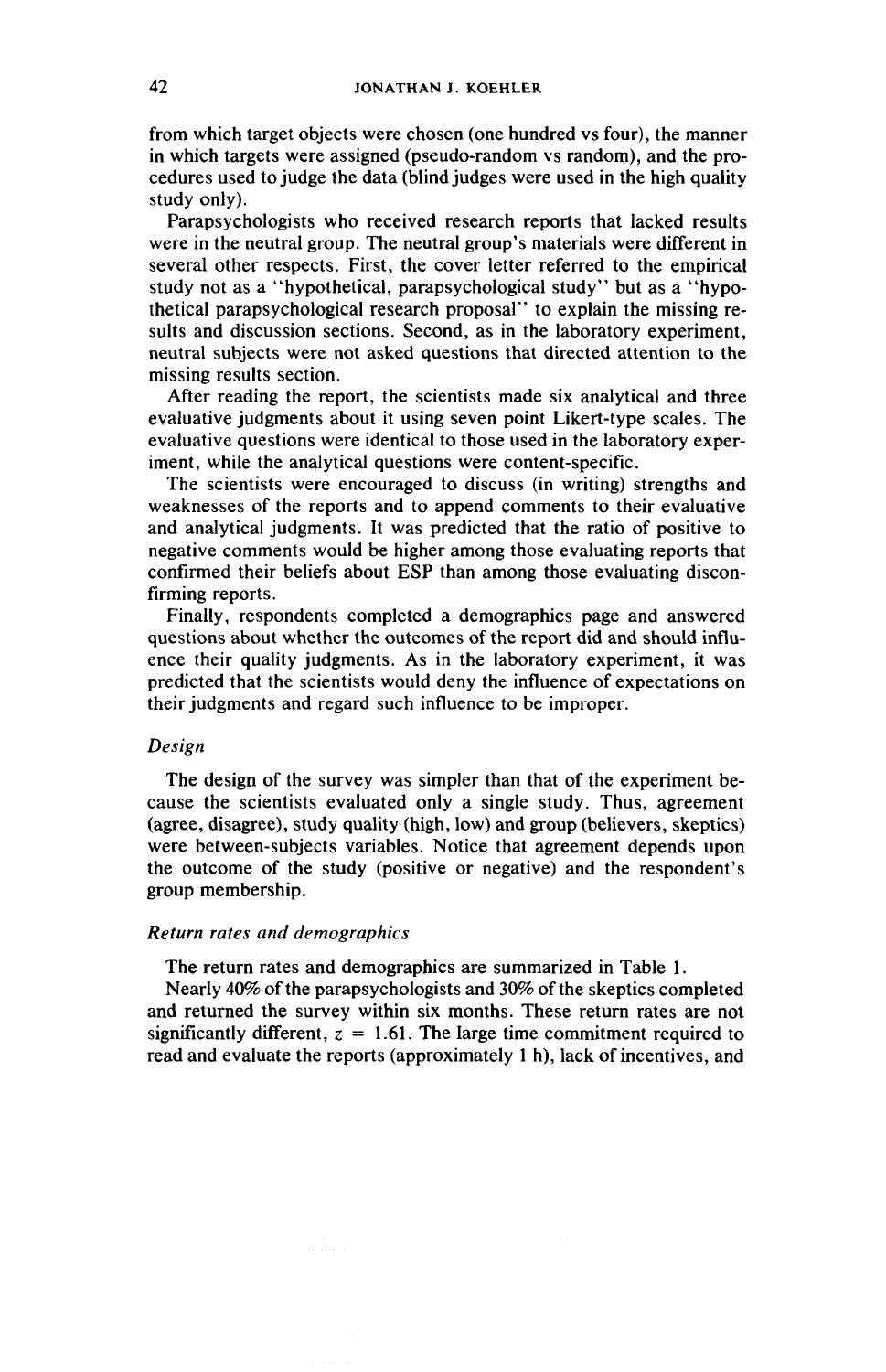| <b>INFLUENCE OF PRIOR BELIEFS</b>                           |                   | 43              |
|-------------------------------------------------------------|-------------------|-----------------|
| <b>TABLE 1</b><br><b>DEMOGRAPHICS OF SURVEY RESPONDENTS</b> |                   |                 |
| Item                                                        | Parapsychologists | <b>Skeptics</b> |
| Number surveyed                                             | 195               | 131             |
| Response rate                                               | 38.5%             | 29.8%           |
| Ph.D.                                                       | 64%               | 81%             |
| Discipline                                                  |                   |                 |
| Social science                                              | 55%               | 30%             |
| Physical science                                            | 29%               | 59%             |
| Other                                                       | 16%               | 11%             |
| Methodological training                                     | 72%               | 55%             |
| Age (median range)                                          | $50 - 59$         | $40 - 49$       |
| Parapsychological interest (years)                          | 24                | 19              |
| Published articles in area (median)                         | 18                | 5               |
| <b>ESP Belief</b>                                           |                   |                 |
| <b>Believer</b>                                             | 71%               | $0\%$           |
| Leaning toward belief                                       | 25%               | $0\%$           |
| Leaning against belief                                      | 4%                | 14%             |
| Disbeliever                                                 | $0\%$             | 86%             |

TABLE 1 DEMOGRAPHICS OF SURVEY RESPONDENTS

the fact that 25-30% of those surveyed lived outside of North America may help explain the relatively low return rates.

Responses to questions about belief in ESP confirm that a strong, fundamental disagreement exists between parapsychologists and skeptics. Large majorities of both the parapsychological and skeptical groups described themselves as strong believers and disbelievers in ESP respectively.

Respondents from both groups had strong educational backgrounds. Large majorities held Ph.D.s or the equivalent, and most reported some formal methodological training. Although members of the groups had varied backgrounds, the parapsychologists tended to be social scientists, while the skeptics tended to be natural scientists.

On the whole, the parapsychologists were more seasoned than the skeptics. They were slightly older, had longer active interests in this area, and had published a larger number of relevant articles. The difference in number of articles published was significant,  $t(109) = 3.04$ ,  $p < .01$ , although not surprising because there are no journals dedicated to publish skeptical parapsychological research.<sup>6</sup>

### Results

Separate  $2 \times 2 \times 2$  MANOVAs were performed on the evaluative and

<sup>6</sup> The Skeptical Inquirer, a magazine published by the Committee for the Scientific Investigation of Claims of the Paranormal (CSICOP), publishes skeptical pieces, but these are not usually reports of experimental research.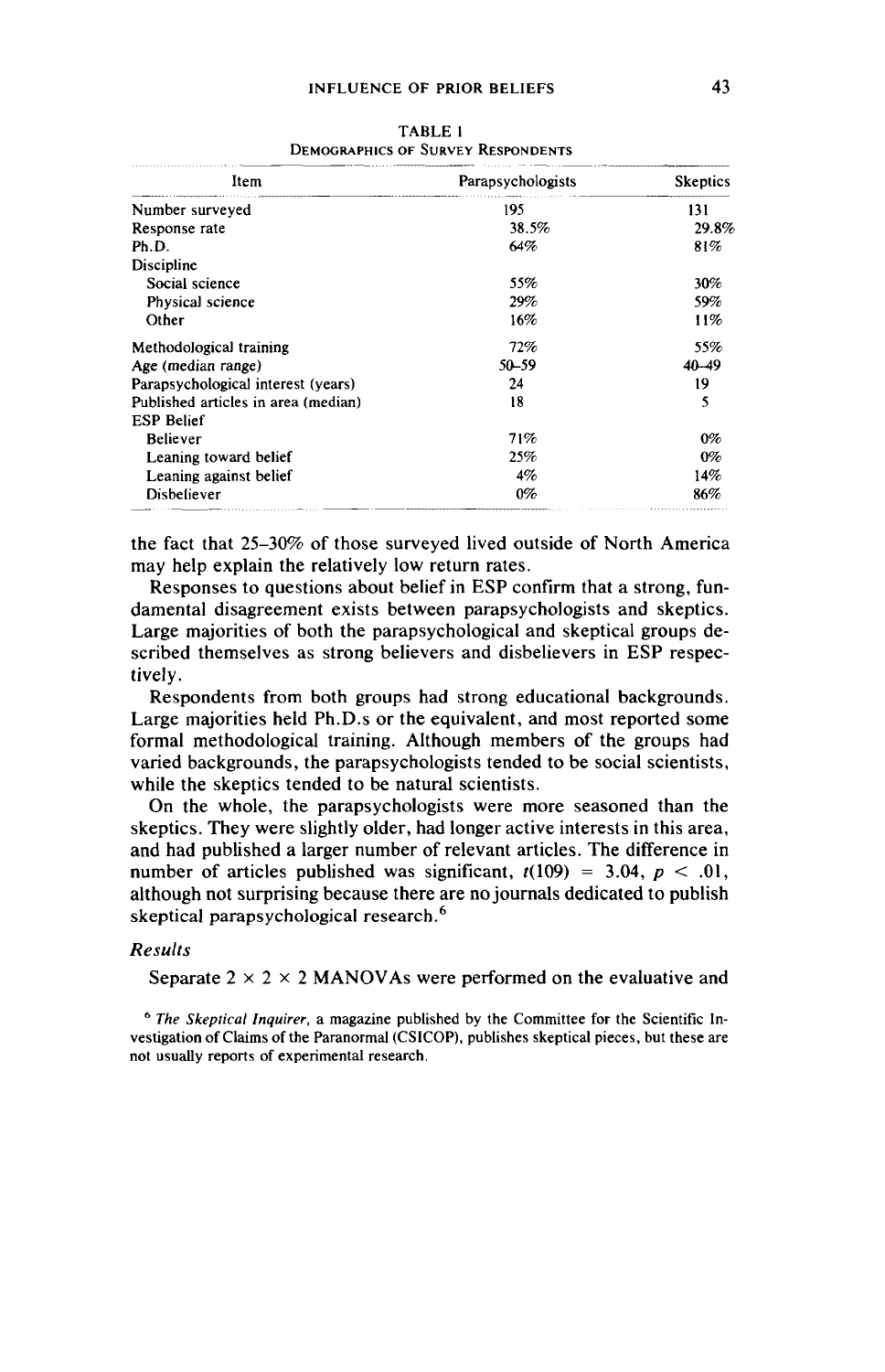analytical judgments. Group (parapsychologists, skeptics), study quality (high, low), and agreement (agree, disagree) were between-subjects variables. Despite unequal cell sizes, violations of the repeated measures MANOVA homogeneity of variance assumption were not detected; consequently the data were not transformed.

Evaluative judgments. As predicted, a significant agreement effect was found,  $F(1,79) = 9.20$ ,  $p < .005$ . Studies that agreed with scientists' prior beliefs were given more favorable ratings than studies that disagreed. This pattern was observed in both groups (see Fig. 3). However, the group  $\times$ agreement interaction was marginally significant,  $F(1,79) = 2.84$ ,  $p < .10$ , suggesting that the agreement effect may be larger for the skeptics than the parapsychologists (skeptics:  $M_{\text{agree}} = 5.1$ ,  $M_{\text{disagree}} = 3.3$ ; parapsychologists:  $M_{\text{agree}} = 4.5$ ,  $M_{\text{disagree}} = 3.9$ ). Because few parapsychologists or skeptics reported weak prior beliefs about ESP, it is difficult to determine what effect, if any, prior belief strength had on their quality judgments.



Fic. 3. Study 2 (Survey). Mean judgments of quality for the evaluative questions as a function of agreement and prior belief strength.

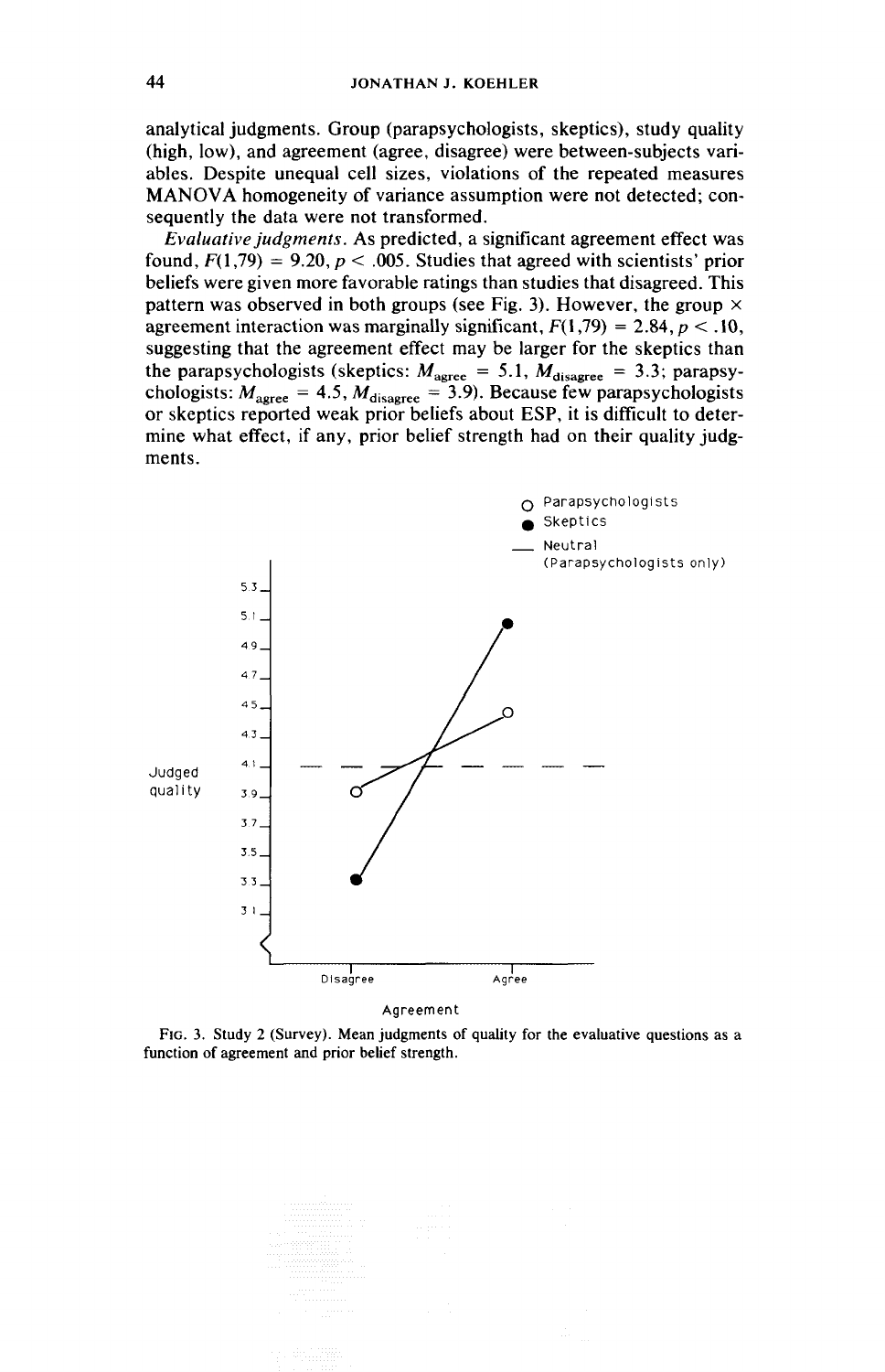The evaluative ratings given by the parapsychological neutral group did not differ significantly from those given by parapsychologists in either the agree or disagree conditions. Finally, the ratings given to high quality studies were not significantly higher than those given to the low quality studies ( $M_{\text{high qual}} = 4.7$ ,  $M_{\text{low qual}} = 4.1$ ,  $F(1,79) = 1.36$ , n.s.).

Analytical judgments. An overall agreement effect was not found on the analytical judgments,  $F(1,78) = 2.03$ , n.s. However, separate planned contrasts on the two groups revealed a significant agreement effect among the skeptics,  $t(34) = 2.13$ ,  $p < .04$  ( $M_{\text{agree}} = 4.7$ ,  $M_{\text{disagree}} = 3.8$ ). A main effect for study quality was found on the analytical judgments  $(M_{\text{high equal}})$  $= 4.9, M<sub>low</sub>$  qual  $= 4.1, F(1,78) = 4.95, p < .03$ .

Open-ended results. Ninety-six of the 114 respondents (84.2%) made an average of 9.2 codable written comments about the research reports. Written comments were retyped, separated from scientists' numerical ratings, and given to two judges for coding. The judges coded all comments as positive, negative or neutral.

The judges coded the comments similarly, Judge 1 coded 12.0% of the comments as positive, 73.2% as negative and 14.8% as neutral; judge 2 coded 11.7% of the comments as positive, 69.7% as negative and 18.6% as neutral. Binomial tests of proportions did not reveal differences between the raters. Consequently, the means of the judges' ratings were used in the analyses below.

A 2  $\times$  2  $\times$  2 ANOVA was performed with group, study quality, and agreement as between-subjects variables. The dependent measure was an arcsin transformation of the proportion of negative comments to the total number of positive and negative comments (see Kirk, 1982, p. 82).

Contrary to predictions, there was no agreement effect on the openended questions; subjects in the disagree conditions did not make proportionally more negative comments about the studies than did subjects in the agree conditions,  $F(1,58) < 1$ . However, a significant main effect for study quality,  $F(1,58) = 10.11$ ,  $p < 0.01$ , and a marginally significant group  $\times$  study quality interaction,  $F(1,58) = 3.40$ ,  $p < .07$ , were detected. The main effect indicates that a smaller proportion of negative comments were made about high quality studies (72%) than low quality studies (86%) overall. The interaction indicates that while a large proportion of negative comments were made by the parapsychologists for both high and low quality studies (81 and 86%, respectively), the skeptics were less critical of the high quality study (52%) than the low quality study (88%).

Self-perceptions and normative views. The results of the selfperception and normative questions were similar to those in the laboratory experiment. Sixty-five percent of the scientists in the experimental groups felt that their assessment of the methodological quality of the ganzfeld study was not influenced by the direction of the results it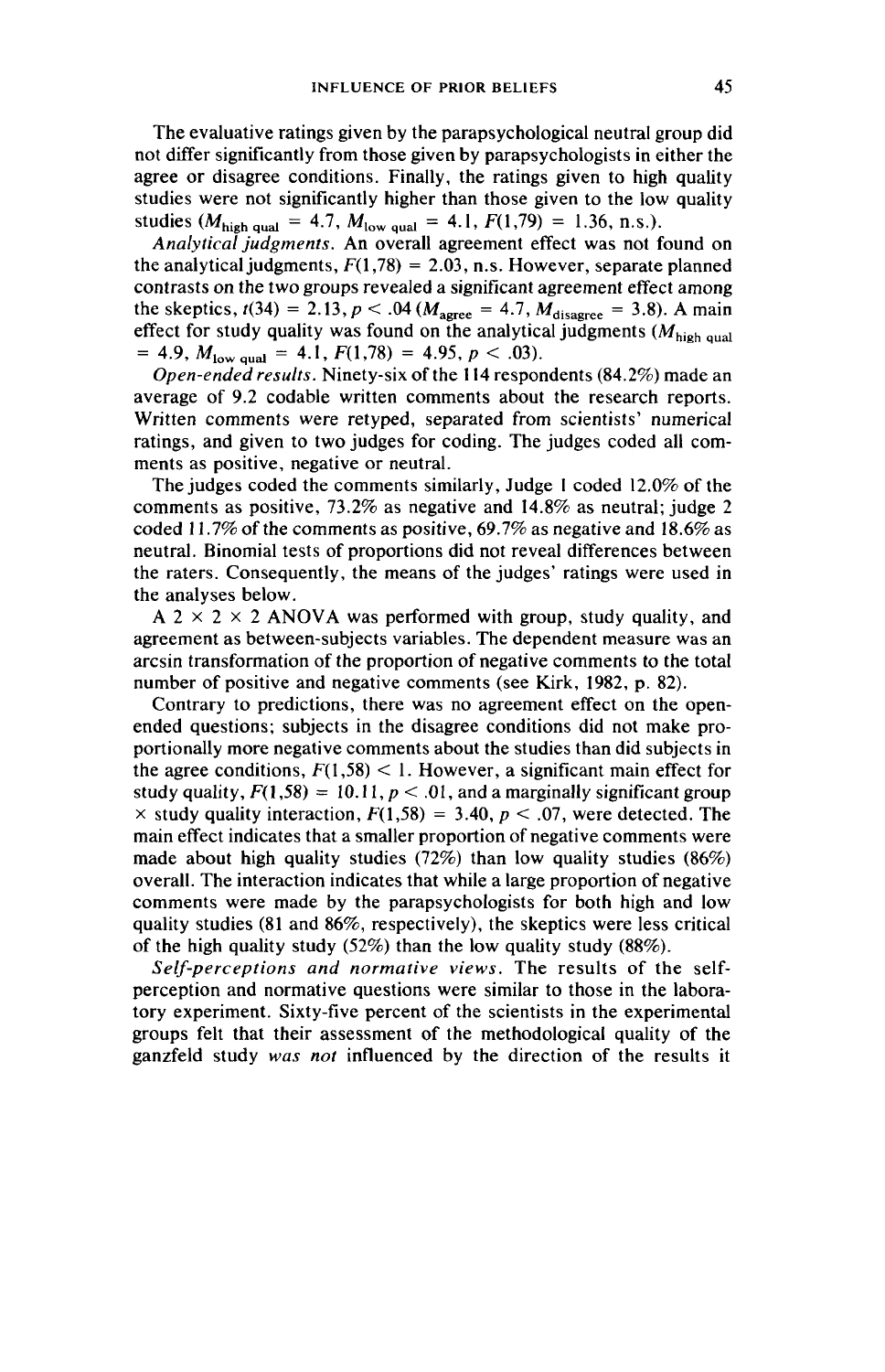yielded; 21% felt that their judgments were influenced and 14% weren't sure. A large majority (85%) felt that a scientist's assessment of the methodological quality of a study should not depend upon its outcome; 13% said that such a dependency should exist, and 2% were not sure.

Parapsychologists and skeptics responded similarly to these questions, and there were no significant question framing effects. As in the laboratory experiment, no significant differences in the size of the agreement effects were found as a function of the scientists' responses to either the self-perception or normative questions.

### Discussion

Agreement. The results of the experimental survey of practicing scientists provide further evidence for an agreement effect in scientific judgments of evidence quality. Scientists tended to judge studies that supported their beliefs about ESP to be more relevant, methodologically sound and clearly presented than otherwise identical studies that opposed their beliefs. However, the scientists did not make more negative comments about disconfirming studies, nor did they consistently regard the specific aspects of disconfirming studies (captured in the analytical questions) to be inferior to those of confirming studies.

Previous studies of nonscientist ESP believers and disbelievers indicate that believers think less critically (Alcock & Otis, 1980), are more dogmatic (Zusne & Jones, 1982), and show poorer recall of disconfirming evidence (Russell & Jones, 1980) than disbelievers. In the present study, however, parapsychologists did not show a greater propensity than skeptics to give biased assessments of the quality of belief-confirming and belief-disconfirming evidence. If anything, the agreement effect was larger for skeptics in both the evaluative and analytical domains. Although the present study did not directly address this issue, it does raise some doubts about whether previously reported differences between ESP believers and disbelievers extend to those with scientific training.

As in the laboratory experiment, a diminution of the agreement effect on the analytical questions was observed. This result may be normatively justifiable; the results of an experiment should generally have less bearing on very specific, ''objective'' analytical judgments than on more global, evaluative judgments.

Self-perceptions and normative views. Scientists' responses to the selfperception and normative questions were similar to those observed in the laboratory experiment. Most scientists mistakenly believed that their quality judgments were not influenced by the study's results, and most believed that such influence was undesirable. This latter result suggests that many scientists share a belief in at least some tenets of the classical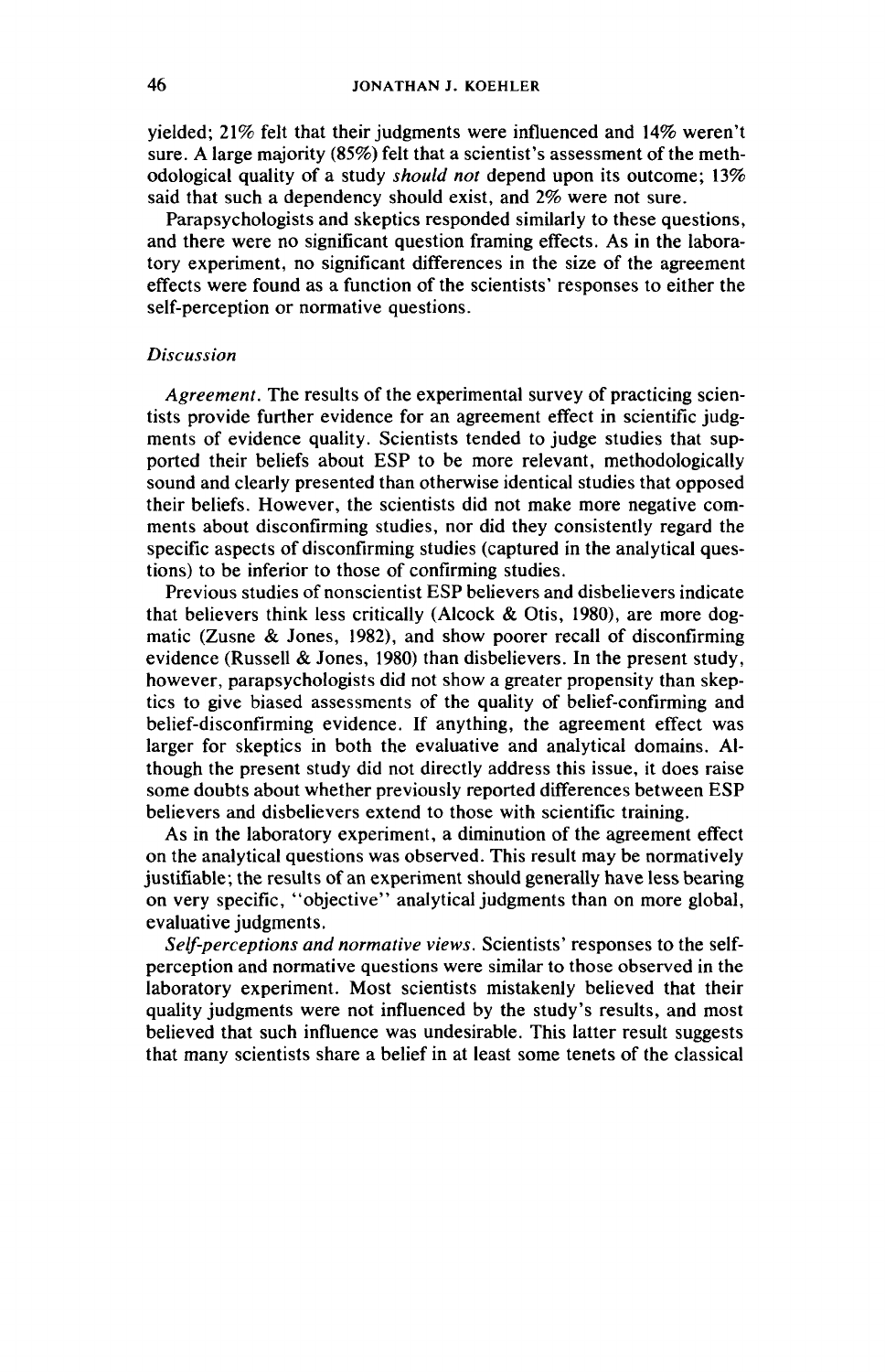normative model of scientific conduct. However, a few scientists felt that the evidence evaluation process is a probabilistic one in which even the results inform the evaluator about the likely quality of the process that produced them. Regardless of whether one accepts the normative views of the scientific majority or minority, these self reports extend Nisbett and Wilson's (1977) observation that people have limited access to cognitive processes to the domain of scientific judgments of evidence quality.

# GENERAL DISCUSSION

The results of the laboratory experiment and the quasi-experimental survey of practicing scientists support the presence of an agreement effect in scientific judgment. Research reports that confirmed scientists' prior beliefs were judged to be of higher quality than those that did not. There is also some evidence from the laboratory experiment that the agreement effect is mediated by the strength with which prior beliefs are held such that stronger beliefs induce larger agreement effects. This effect appears to be more pronounced in scientists' general, evaluative judgments.

The agreement effect may be offered as a partial explanation for belief perseverance and polarization phenomena. Lord et al.'s (1979) capital punishment study showed that subjects changed their beliefs little following exposure to disconfirming evidence, but expressed more confidence in their beliefs following exposure to confirming evidence. This resulted in a polarization of beliefs in which subjects exposed to a mixture of confirming and disconfirming evidence became more certain of their initial views. If the quality judgments made by subjects in the Lord et al. study were influenced by an agreement effect, then belief perseverance and, indeed, belief polarization were likely consequences. If subjects who are presented with confirming and disconfirming evidence first determine that the former is of higher quality than the latter, then their revised beliefs will (and perhaps should) reflect their differential probative value by becoming more extreme in the direction of their prior beliefs.

## The Normative Issue

On the one hand, these results are disturbing because they intimate that quality judgments are variable and person-specific. The ''preestablished impersonal criteria'' (Merton, 1942/1973, p. 270) required by the classical model for evaluating scientific research do not seem to be employed in practice. In the present study, even scientists who had a good deal of methodological training and research experience differentially perceived the quality of scientific research as a function of how well the data supported their beliefs and how strongly the beliefs were held.

But as discussed earlier, an influence of prior beliefs on judgments of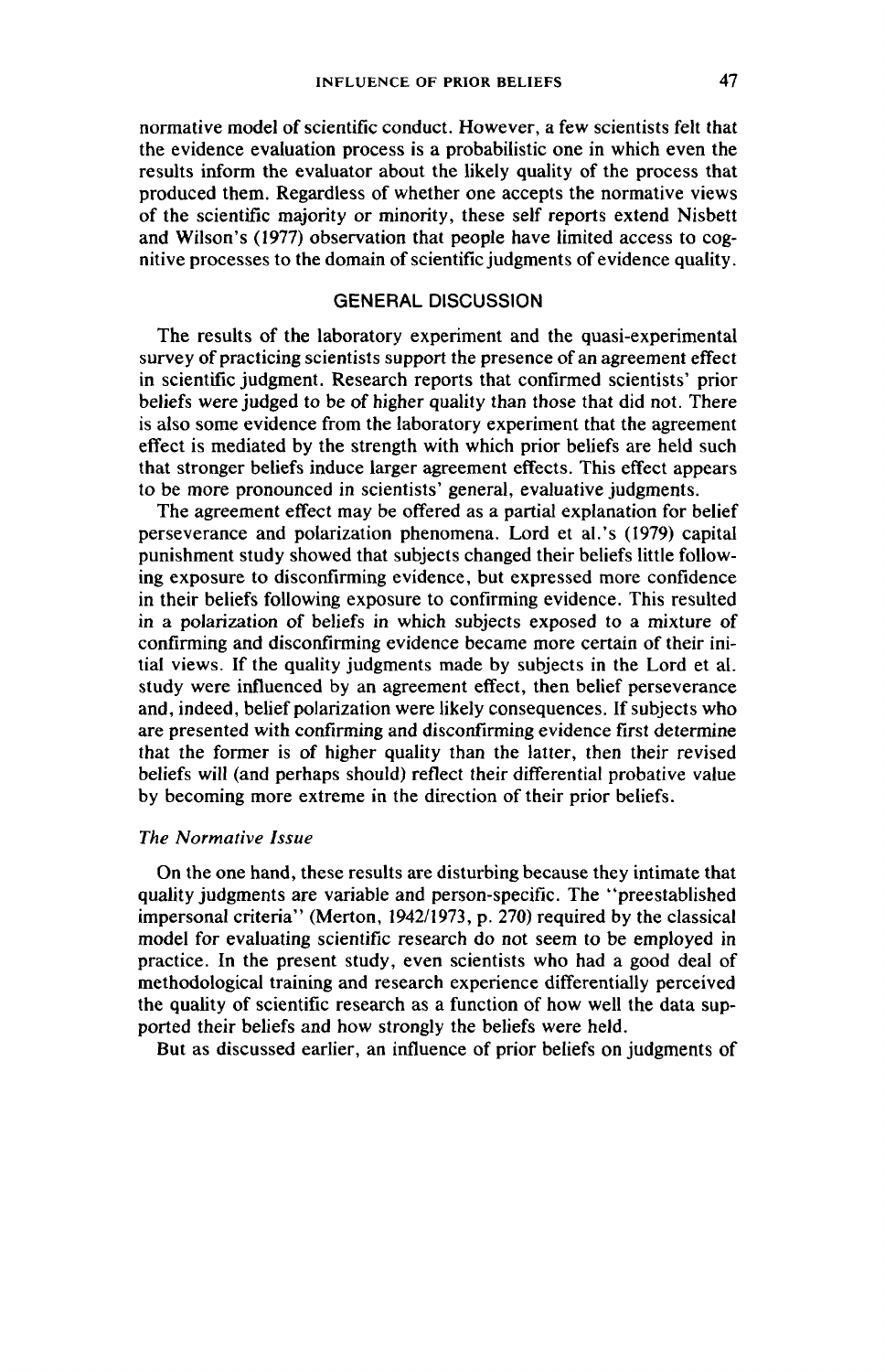quality may be justifiable within a Bayesian framework. This is because the results of a study provide some information about its likely quality.

But does this mean that the scientists in the present study did the right thing (albeit unwittingly) when they allowed their prior beliefs to influence their judgments of evidence quality? Not necessarily. There are several important reasons why the Bayesian approach may not be an appropriate model for judgments of this sort. First, it is difficult to determine the appropriate amounts of influence outcome information should have on quality judgments. Simulations in Koehler (1989) indicate that the optimal agreement effect varies as a function of several factors, including the probability that good and bad quality studies will yield true results, the probability that true results will agree with one's prior beliefs, and the prior probability that the study in question meets a good quality standard.

A second difficulty with the Bayesian approach stems from the observation that scientists, like laypeople, tend to cling tenaciously to prior beliefs (Mahoney & DeMonbreun, 1978; Mitroff, 1983; Oskamp, 1965). If their strong, prior beliefs are erroneous, Bayesian scientists may regard evidence that opposes their beliefs to be weak and give little serious thought to revising those beliefs.

Finally, it is interesting to note that agreement effects were found even among those who denied that these beliefs influenced their quality judgments. If scientists were told that their judgments ought to be influenced by their prior beliefs, the danger of overcorrection could be heightened. This danger is particularly acute among scientists who hold prior beliefs that are more extreme than the existing evidence warrants (cf. Anderson & Kellam, 1992). For these reasons, a Bayesian approach to scientific judgments of evidence quality may not be appropriate.

### Directions For Future Research

If one assumes that agreement effects of the sort found here are excessive, the results of at least two studies provide some reason for optimism. Lord, Lepper, & Preston (1984) showed that when subjects are instructed to consider the possibility that evidence for and against the efficacy of capital punishment supported the opposite conclusion, subjects gave significantly less attitude-congruent evaluations of the evidence. Koriat et al. (1980) showed that the overconfidence phenomenon was reduced in subjects who were asked to provide reasons against their favored answers. Arkes, Faust, Guilmette, and Hart (1988) employed the same procedure to counteract the hindsight bias. Similarly, it may be possible to reduce agreement effects among scientists by asking them to simulate different results for the studies they evaluate, or to identify reasons why the results of the studies might have turned out differently.

Many other issues related to scientific judgments of evidence quality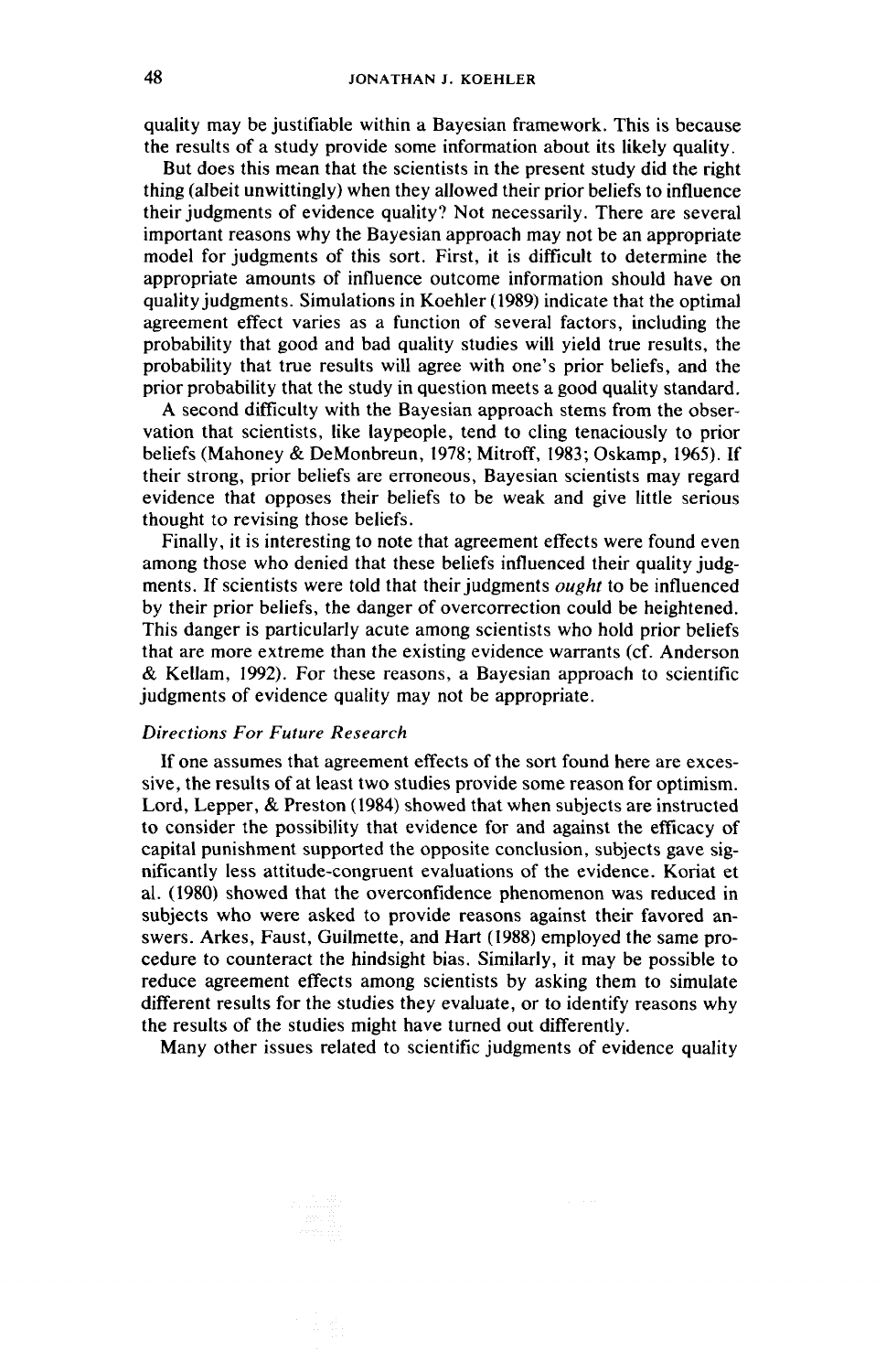deserve further investigation. Under what conditions are agreement effects most likely to occur? Are there circumstances in which the effect will not occur, or will occur, but in the opposite direction? Can scientists be taught to reduce confidence in their beliefs and to make quality judgments that reflect normatively appropriate amounts of prior belief influence?

Not all of the interesting and relevant issues lend themselves to empirical study. At the meta-level, for example, it may be suggested that those who investigate or read about agreement effects make judgments about their robustness and normative status, in part, as a function of a priori beliefs about such effects. Thus, those who are inclined to believe that agreement effects influence scientific judgments of evidence quality may be relatively more likely to regard the present studies as relevant, methodologically appropriate, etc., than those who believe that the classical model of scientific conduct is descriptively accurate. Depending on where one comes down on the normative issue, and how strong these effects are, such behavior may or may not require explicit correction.

Finally, the investigation of evidence quality judgments need not be limited to scientists. For example, the practical consequences associated with evidence quality judgments in politics, medicine, and law are also important. Moreover, the normative status of agreement effects becomes increasingly dubious in these and other domains where goals other than truth-seeking are involved. In the courtroom, for instance, there is at least as much concern with the fairness of the trial process as there is with the truthfulness of the verdicts rendered (Koehler & Shaviro, 1990). Certainly, the spirit of justice would be violated if jurors were encouraged to assess the quality of an attorney's arguments, in part, by how closely the attorney's conclusions coincide with their own prior beliefs about the defendant's guilt or innocence. Further investigation of the normative and descriptive aspects of agreement effects in these and other domains can provide useful extensions of the present findings.

## APPENDIX A

# Proof:  $P(H) = P(A|T)$

The following proof shows that in the unbiased case,  $P(H) = P(A|T)$ . Assume an unbiased study such that

$$
P(T|H) = P(T_1^{\prime} - H) = P(T). \tag{1}
$$

By Bayes's Theorem: 
$$
P(T|H) = \frac{P(H|T) P(T)}{P(H)}
$$
. (2)

Thus: 
$$
\frac{P(H|T) P(T)}{P(H)} = P(T)
$$
 (3)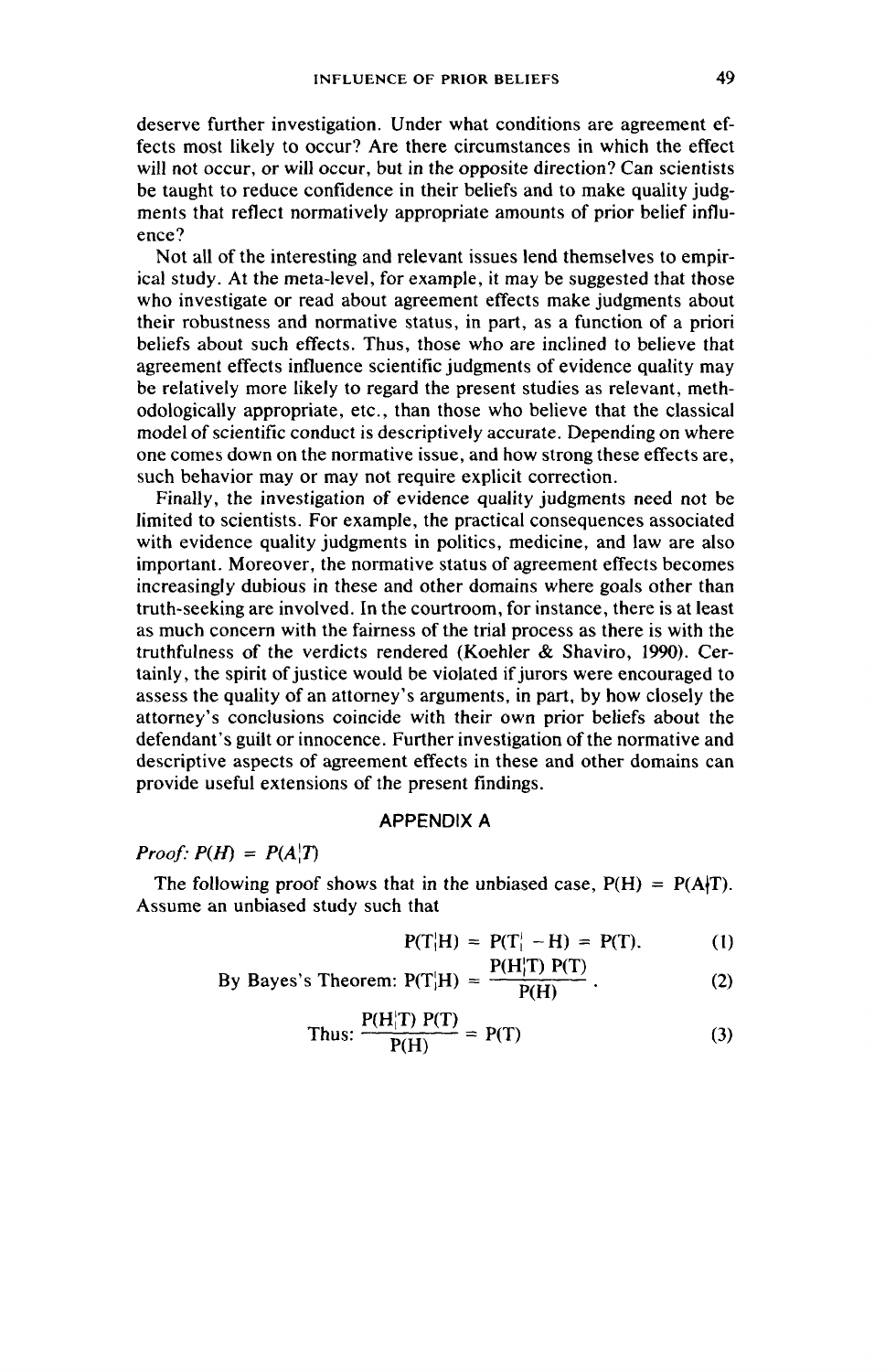$$
P(HitT) P(T) = P(H) P(T)
$$
\n(4)  
\n
$$
P(HitT) = P(H).
$$
\n(5)

$$
P(H_1^{\prime} \Gamma) = P(H). \tag{5}
$$

Four states of Agreement (A) may be defined such that a. H&T implies A.

b. H& - T implies  $-A$ . c.  $-H&T$  implies  $-A$ . d.  $-H&$  - T implies A.

Thus:

$$
P(H\& T) = P(T\& A) = P(H\& A) \tag{6}
$$

$$
P(H&T) = P(T&A) = P(H&A) \tag{6}
$$
\n
$$
P(H&-T) = P(-T&-A) = P(H&-A) \tag{7}
$$
\n
$$
P(H&+T) = P(T&-A) = P(-H&-A) \tag{8}
$$

$$
P(-H\alpha I) = P(1\alpha - A) = P(-H\alpha - A)
$$
(6)  

$$
P(-H\alpha - T) = P(-T\alpha A) = P(-H\alpha A).
$$
(9)

$$
P(-H\alpha - 1) = P(-1\alpha A) = P(-H\alpha A). \tag{9}
$$

Hence:

$$
P(A|T) = \frac{P(A\&T)}{P(T)} = \frac{P(H\&T)}{P(T)} = P(H|T).
$$
 (10)

Because Eq. (5) shows  $P(H|T) = P(H)$ ,  $P(A|T) = P(H)$ .

# APPENDIX B

## Bayesian Analyses of Agreement Effects

(a) Agreement main effect. A Bayesian analysis may be employed to determine when, if ever,  $P(G|A) > P(G|-A)$ .

Recall the probabilities defined in the text:

 $P_1 = P(A|T) = P(H); 0.5 < P_1 < 1$ <br>  $P_2 = 0 < P(T|G); P_2 < 1$ <br>  $P_3 = 0 < P(T| - G); P_3 < 1$ 

$$
P_2 = 0 < P(T|G); P_2 < 1
$$

$$
P_4 = 0 < P(G); P_4 < 1
$$

Four technical conditions are required:

1. Because every result is either true or not true, and every study is either good or not good:

$$
P(-T|G) = 1 - P(T|G) = 1 - P_2 \tag{1A}
$$

$$
P(-T_1 - G) = 1 - P(T_1 - G) = 1 - P_3 \tag{1B}
$$

$$
P(-G) = 1 - P(G) = 1 - P_4. \tag{1C}
$$

2. In the unbiased case analyzed here,

$$
P(A_1^1 - T) = 1 - P(A_1^1T) = 1 - P_1.
$$
 (2)

3. The probability that true results agree with one's prior beliefs does not depend on the quality of the study that produced those true results:

$$
P(A|T) = P(A|T\&G) = P(A|T\&G) \tag{3A}
$$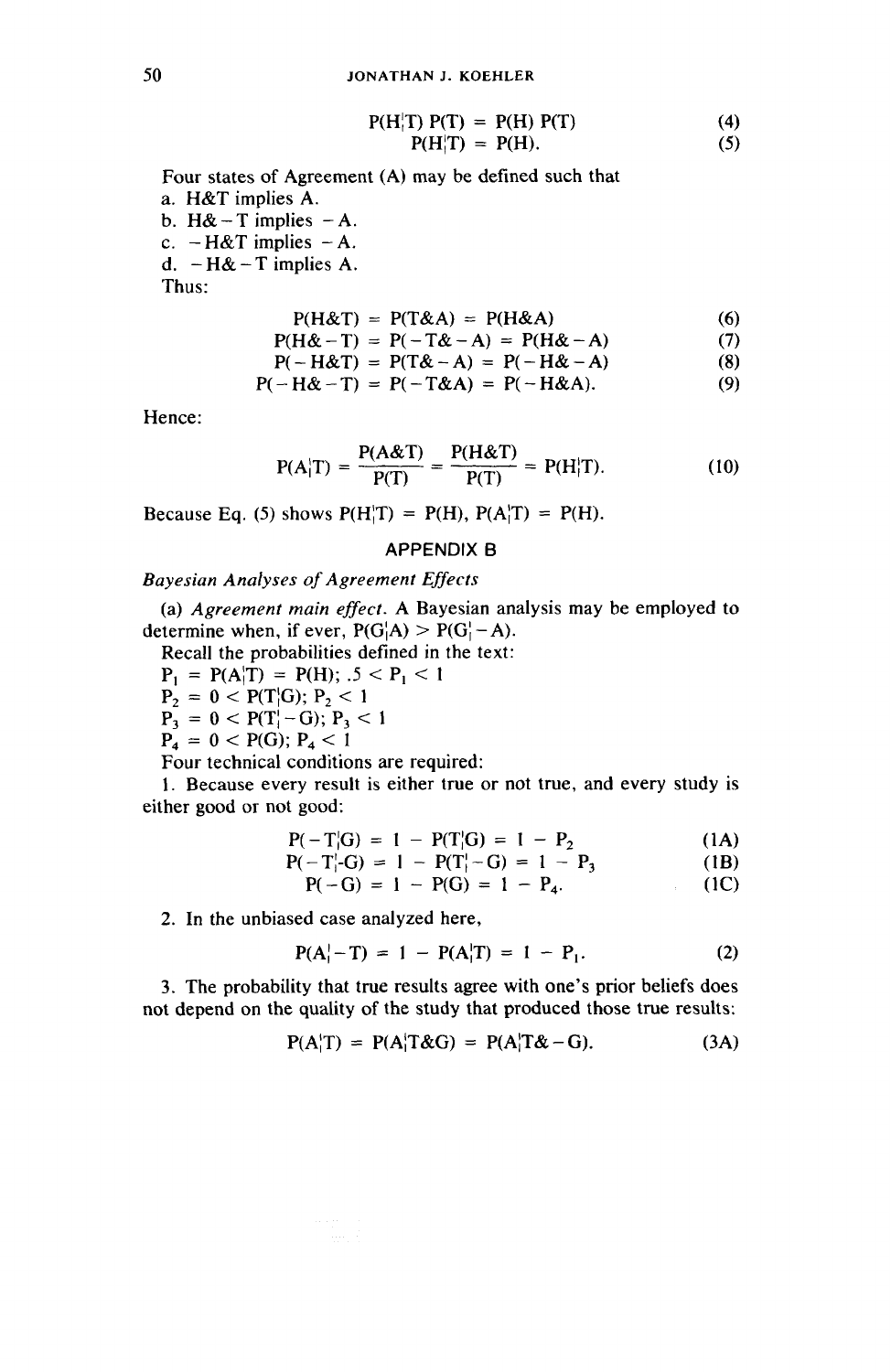Similarly,

$$
P(A11 - T) = P(A11 - T&G) = P(A11 - T&G - G)
$$
 (3B)

4. Finally, because:

$$
P(X|Y) > P(X|-Y) \text{ iff } P(Y|X) > P(Y|-X) \text{ for any } X \text{ and } Y \quad (4A)
$$
  
 
$$
P(G|A) > P(G|-A) \text{ iff } P(A|G) > P(A|-G). \tag{4B}
$$

Because of condition 4, our original inquiry may be restated as: When, if ever, is  $P(A|G) > P(A|-G)?$ <br> $P(A|G) = \frac{P(A \& G)}{P(A \& G)}$ 

$$
P(A_1'-T) = P(A_1'-T\&G) = P(A_1'-T\&-G) \tag{3B}
$$
\n
$$
P(A_1'-T) = P(A_1'-T\&G) = P(A_1'-T\&-G) \tag{3B}
$$
\n
$$
(X_1'Y) > P(X_1'-Y) \text{ iff } P(Y_1'X) > P(Y_1'-X) \text{ for any } X \text{ and } Y \text{ (4A)}
$$
\n
$$
(G_1'A) > P(G_1'-A) \text{ iff } P(A_1'G) > P(A_1'-G). \tag{4B}
$$
\n
$$
P(A_1'G) > P(A_1'-G)? \tag{5}
$$
\n
$$
P(A_1'G) = \frac{P(A\&G)}{P(G)} \tag{5}
$$
\n
$$
= \frac{P(A\&G\&T) + P(A\&G\&-T)}{P(G)} \tag{6}
$$
\n
$$
= \frac{P(A_1'G\&T)P(G\&T)}{P(G)} \tag{7}
$$

$$
= \frac{P(A\&G\&T) + P(A\&G\&-T)}{P(G)}
$$
(6)

$$
= \frac{P(A|G&T) P(G&T)}{P(G)} + \frac{P(A|G&-T) P(G&-T)}{P(G)} \tag{7}
$$

By Eqs. (3A) and (3B),

$$
P(A|G) = P(A|T) P(T|G) + P(A|-T) P(-T|G).
$$
 (8)

By Eqs. (1A) and (2),

$$
P(A|G) = P_1 P_2 + (1 - P_1)(1 - P_2)
$$
 (9)

$$
= 2P_1P_2 - P_1 - P_2 + 1. \tag{10}
$$

Similarly,

$$
P(A_i^{\dagger} - G) = P(A_i^{\dagger} T) P(T_i^{\dagger} - G) + P(A_i^{\dagger} - T) P(-T_i^{\dagger} - G) \tag{11}
$$

$$
= P_1 P_3 + (1 - P_1)(1 - P_3)
$$
  
= 2P\_1 P\_2 - P\_3 - P\_4 + 1 (13)

$$
= 2P_1P_3 - P_1 - P_3 + 1. \tag{13}
$$

So,  $P(A|G) > P(A|-G)$  when

$$
2P_1P_2 - P_1 - P_2 + 1 > 2P_1P_3 - P_1 - P_3 + 1
$$
  
\n
$$
P_2 (2P_1 - 1) > P_3 (2P_1 - 1).
$$
 (15)

The expression in Eq. (15) is true if  $P_1 > .5$  and  $P_2 > P_3$ .

Because these two conditions ( $P_1 > .5$  and  $P_2 > P_3$ ) were previously assumed, P(A $\langle G \rangle$ ) is always greater than P(A $\langle -G \rangle$ , hence P(G $\langle A \rangle$ ) is always greater than  $P(G_i - A)$ .

(b) Prior belief strength  $\times$  agreement interaction. A related normative question is whether prior belief strength,  $P_1$ , should influence the magnitude of this agreement effect. Consider: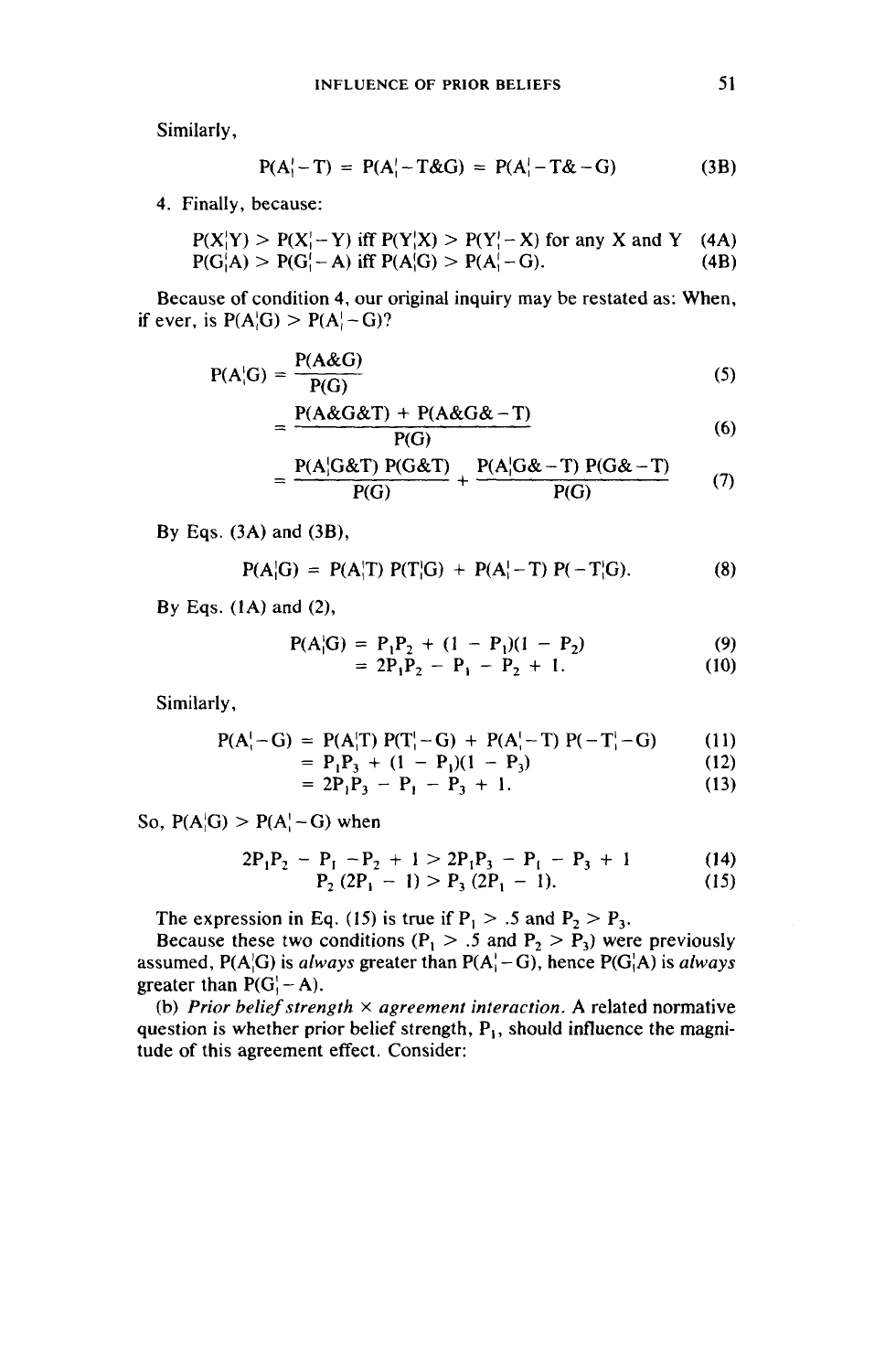$$
P(G1iA) = \frac{P(A1iG)}{P(A)} P(G).
$$
 (16)

A measure of the impact of learning that the results of a study agree with prior beliefs is given by the ratio of the posterior to the prior:<br> $P(G|A) = P(A|G)$ 

$$
\frac{P(G|A)}{P(G)} = \frac{P(A|G)}{P(A)}.
$$
 (17)

Note:

52 **JONATHAN J. KOEHLER**  
\n
$$
P(G|A) = \frac{P(A|G)}{P(A)} P(G). \qquad (16)
$$
\nA measure of the impact of learning that the results of a study agree with prior beliefs is given by the ratio of the posterior to the prior:  
\n
$$
\frac{P(G|A)}{P(G)} = \frac{P(A|G)}{P(A)}.
$$
\n
$$
P(A) = P(A|G) P(G) + P(A|-G) P(-G) =
$$
\n
$$
P(A|G) P(G) + P(A|-G) P(-G) =
$$
\n
$$
P(P(A|G) - P(A|-G) P(-G)) =
$$
\n
$$
P(P(A|G) - P(A|-G) P(-G)) =
$$
\n
$$
P(P(A|G) - P(A|G)) =
$$
\n
$$
P(P(A|G)) =
$$
\n
$$
P(P(A|G)) =
$$
\n
$$
P(P(A|G)) =
$$
\n
$$
P(P(A|G)) =
$$
\n
$$
P(P(A|G)) =
$$
\n
$$
P(P(A|G)) =
$$
\n
$$
P(P(A|G)) =
$$
\n
$$
P(P(A|G)) =
$$
\n
$$
P(P(A|G)) =
$$
\n
$$
P(P(A|G)) =
$$
\n
$$
P(P(A|G)) =
$$
\n
$$
P(P(A|G)) =
$$
\n
$$
P(P(A|G)) =
$$
\n
$$
P(P(A|G)) =
$$
\n
$$
P(P(A|G)) =
$$
\n
$$
P(P(A|G)) =
$$
\n
$$
P(P(A|G)) =
$$
\n
$$
P(P(A|G)) =
$$
\n
$$
P(P(A|G)) =
$$
\n
$$
P(P(A|G)) =
$$
\n
$$
P(P(A|G)) =
$$
\n
$$
P(P(A|G)) =
$$
\n
$$
P(P(A|G)) =
$$
\n
$$
P(P(A|G)) =
$$
\n
$$
P(P(A|G)) =
$$
\n
$$
P(P(A|G)) =
$$
\n
$$
P(P(A|G)) =
$$
\n
$$
P(P(A|G)) =
$$
\n
$$
P(P(A|G)) =
$$
\n
$$
P(P(A|
$$

$$
\begin{array}{l} \n[P_1P_2 + (1 - P_1)(1 - P_2)] \ P_4 + [P_1P_3] \\
\quad + (1 - P_1)(1 - P_3)](1 - P_4) = \n\end{array} \n\tag{19}
$$

$$
P_1(2P_2P_4 + 2P_3 - 2P_3P_4 - 1) + (-P_2P_4 - P_3 + P_3P_4 + 1). \tag{20}
$$

By Eqs. (10) and (20),

$$
\frac{P(A|G)}{P(A)} = \frac{P_1(2P_2 - 1) + (1 - P_2)}{P_1(2P_2P_4 + 2P_3 - 2P_3P_4 - 1) + (-P_2P_4 - P_3 + P_3P_4 + 1)}
$$
\nLet K1 = 2P<sub>2</sub> - 1  
\nK2 = 1 - P<sub>2</sub>  
\nK3 = 2P<sub>2</sub>P<sub>4</sub> + 2P<sub>3</sub> - 2P<sub>3</sub>P<sub>4</sub> - 1  
\nK4 = -P<sub>2</sub>P<sub>4</sub> - P<sub>3</sub> + P<sub>3</sub>P<sub>4</sub> + 1.  
\nThis gives:  
\n
$$
\frac{P(G|A)}{P(G|A)} = \frac{P(A|G)}{P(B|G)} = \frac{P_1K1 + K2}{P_2}
$$
\n(22)

Let  $K1 = 2P_2 - 1$ 

1  
\n
$$
K2 = 1 - P_2
$$
\n
$$
K3 = 2P_2P_4 + 2P_3 - 2P_3P_4 - 1
$$
\n
$$
K4 = -P_2P_4 - P_3 + P_3P_4 + 1.
$$
\n
$$
\frac{P(G|A)}{P(G)} = \frac{P(A|G)}{P(A)} = \frac{P_1K1 + K2}{P_1K3 + K4}.
$$
\n1 of Eq. (22) with respect to  $P_1$  is:  
\n
$$
K1(P_1K3 + K4) - K3(P_1K1 + K2)
$$

This gives:

$$
\frac{P(G|A)}{P(G)} = \frac{P(A|G)}{P(A)} = \frac{P_1K1 + K2}{P_1K3 + K4}.
$$
 (22)

The differential of Eq.  $(22)$  with respect to P, is:

$$
\frac{K1(P_1K3 + K4) - K3(P_1K1 + K2)}{(P_1K3 + K4)^2}
$$
 (23)

The expression in Eq. (23) is  $> 0$  iff:

$$
K1(P_1K3 + K4) - K3(P_1K1 + K2) > 0
$$
 (24)

$$
K1K4 > K2K3. \tag{25}
$$

By substitution Eq. (25) becomes

$$
(2P2 - 1)(-P2P4 - P3 + P3P4 + 1) > (1 - P2)(2P2P4 + 2P3 - 2P3P4 - 1)
$$
 (26)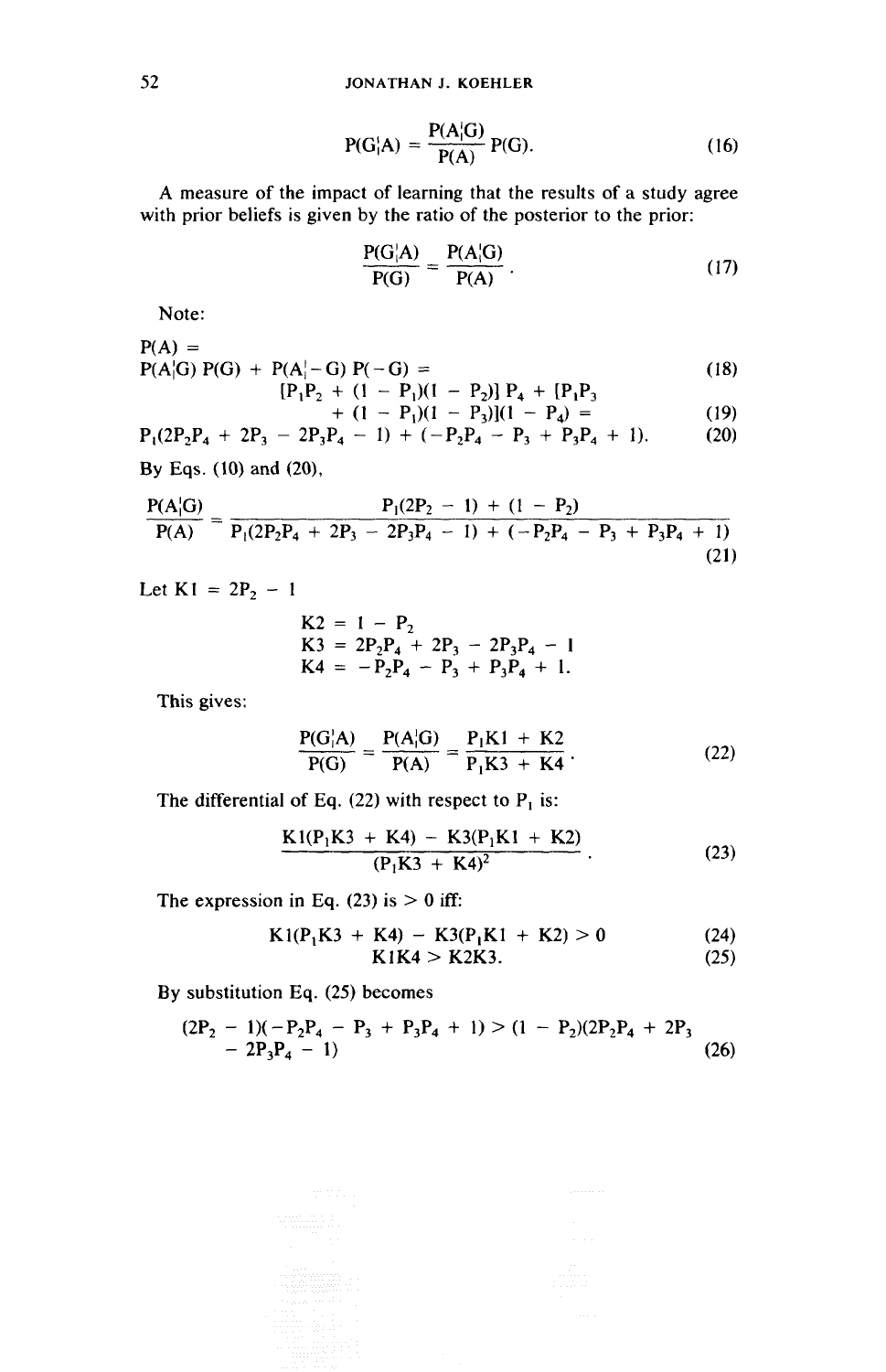$$
P_2(1 - P_4) > P_3(1 - P_4)
$$
\n
$$
P_2 > P_3.
$$
\n(27)

In words, the ratio given in Eq.  $(22)$  increases as  $P_1$  increases if and only if  $P_2 > P_3$ . Now recall that it was previously assumed that  $P_2 > P_3$ (because good studies presumably are more likely to yield true results than are bad studies). Therefore, as prior beliefs become increasingly strong, the ratio of  $P(G|A)/P(G)$ —hence the agreement effect—should get larger.

### **REFERENCES**

- Alcock, J. E. (1987). Parapsychology: Science of the anomalous or search for the soul. Behavioral and Brain Sciences, 10, 553-565.
- Alcock, J. E., & Otis, L. P. (1980). Critical thinking and belief in the paranormal. Psychological Reports, 46, 479-482.
- Anderson, C. A., & Kellam, K. L. (1992). Belief perseverance, biased assimilation, and covariation detection: The effects of hypothetical social theories and new data. Personality and Social Psychology Bulletin, 18, 555-565.
- Arkes, H. R., Faust, D., Guilmette, T. J., & Hart, K. (1988). Eliminating the hindsight bias. Journal of Applied Psychology, 73, 305-307.
- Baron, J., & Hershey, J. C. (1988). Outcome bias in decision evaluation. Journal of Personality and Social Psychology, 54, 569-579.
- Batson, C. D. (1975). Rational processing or rationalization?: The effect of disconfirming information on stated religious belief. Journal of Personality and Social Psychology, 32, 176-184.
- Bauslaugh, G. (1981). Science, intuition and ESP. In K. Frazier (Ed.), Paranormal Borderlands of Science (pp. 24-31). New York: Prometheus Books.
- Child, I. L. (1985). Psychology and anomalous observations: The question of ESP in dreams. American Psychologist, 40, 1219-1230.
- Edwards, W. (1968). Conservatism in human information processing. In B. Kjeinmuntz (Ed.), Formal Representations of Human Judgment. New York: Wiley.
- Einhorn, H. J., & Koelb, C. (1982). A Psychometric study of literary-critica) judgment. Modern Language Studies, 12, 59-82.
- Festinger, L., Riecken, H. W., & Schachter, S. (1956). When Prophecy Fails. Minneapolis: University of Minnesota Press.
- Geller, E. S., & Pitz, G. F. (1968). Confidence and decision speed in the revision of opinion. Organizational Behavior and Human Performance, 3, 190-201.
- Hansel, C. E. M. (1980). ESP and Parapsychology: A Critical Re-evaluation. New York: Prometheus Books.
- Honorton, C. (1985). Meta-analysis of psi ganzfeld research: A response to Hyman. Journal of Parapsychology, 49, S\-91.
- Kelly, E. F. (1979). Reply to Persi Diaconis. Zetetic Scholar, 5, 20-28.
- Kirk, R. E. (1982). Experimental Design: Procedures for the Behavioral Sciences. Monterey, CA: Brooks/Cole.
- Kleck, R. E., & Wheaton, J. (1967). Dogmatism and responses to opinion-consistent and opinion-inconsistent information. Journal of Personality and Social Psychology, 5, 249-252.
- Koehler, J. J. (1989). Judgments of evidence quality among scientists as a function of prior beliefs and commitments. Unpublished Doctoral Dissertation.
- Koehler, J. J., & Shaviro, D. (1990). Veridical verdicts: Increasing verdict accuracy through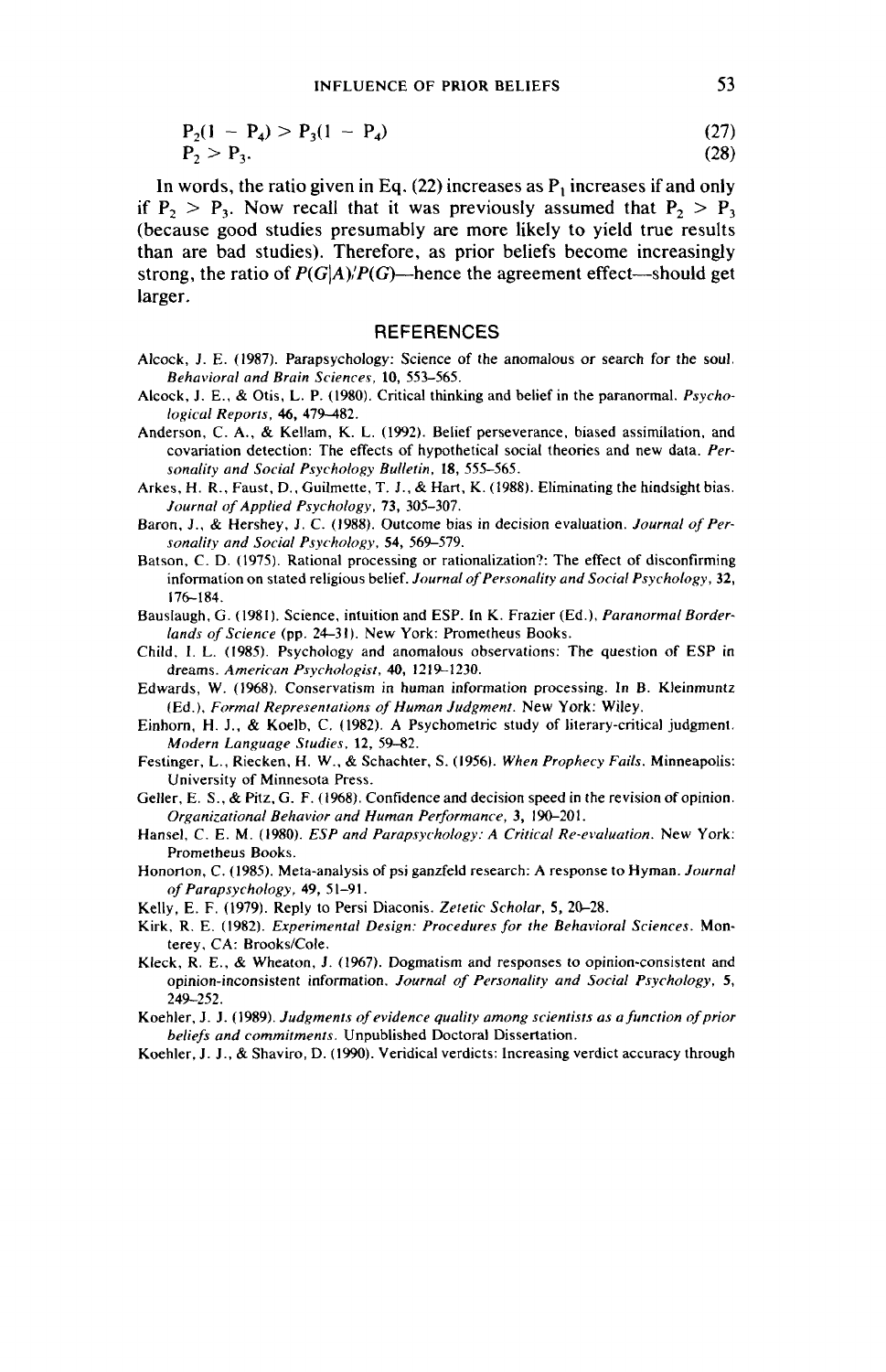the use of overtly probabilistic evidence and methods. Cornell Law Review, 75, 247— 279.

- Koriat, A., Lichtenstein, S., & Fischhoff, B. (1980). Reasons for confidence. Journal of Experimental Psychology: Human Learning and Memory, 6, 107-118.
- Kuhn, D., Amsel, E., & O'Loughlin, M. (1988). The Development of Scientific Thinking Skills. San Diego: Academic Press.
- Lord, C. G., Lepper, M. R., & Preston, E. (1984). Considering the opposite: A corrective strategy for social judgment. Journal of Personality and Social Psychology, 47, 1231- 1243.
- Lord, C. G., Ross, L., & Lepper, M. R. (1979). Biased assimilation and attitude polarization: The effects of prior theories on subsequently considered evidence. Journal of Personality and Social Psychology, 37, 2098-2109.
- Mahoney, M. J. (1976). Scientist as Subject: The Psychological Imperative. Cambridge, MA: Ballinger.
- Mahoney, M. J. (1977). Publication Prejudices: An experimental study of confirmatory bias in the peer review system. Cognitive Therapy and Research, 1, 161-175.
- Mahoney, M. (1979). Psychology of the scientist: An evaluative review. Social Studies of Science, 9, 349-375.
- Mahoney, M. J., & DeMonbreun, B. G. (1978). Psychology of the scientist: An analysis of problem-solving bias. Cognitive Therapy and Research, 1, 229-238.
- Marks, D. F. (1986). Investigating the paranormal. Nature, 320, 119-124.
- Merton, R. K. (1942/1973). The normative structure of science. In R. K. Merton & N. W. Storer (Eds.), The Sociology of Science: Theoretical and Empirical Investigations (pp. 267-278). Chicago: University of Chicago Press.
- Mitroff, I. I. (1983). The Subjective Side of Science. Seaside, CA: Intersystems.
- Mulkay, M., & Gilbert, N. (1982). Accounting for error: How scientists construct their social world when they account for correct and incorrect belief. Sociology, 16, 165-183.
- Nisbett, R. E., & Ross, L. (1980). Human Inference: Strategies and Shortcomings of Social Judgment. Englewood Cliffs, NJ: Prentice Hall.
- Nisbett, R. E., & Wilson, T. D. (1977). Telling more than we know: Verbal reports on mental processes. Psychological Review, 84, 231-259.
- Oskamp, S. (1965). Overconfidence in case-study judgments. Journal of Consulting Psychology, 29, 261-265.
- Pitz, G. F. (1969). An inertia (resistance to change) in the revision of opinion. Canadian Journal of Psychology, 23, 24-33.
- Pitz, G. F., Downing, L., & Reinhold, H. (1967). Sequential effects in the revision of subjective probabilities. Canadian Journal of Psychology, 21, 381-393.
- Rao, K. R. (1979). On the scientific credibility of ESP. Perceptual and Motor Skills, 49, 415-429.
- Rao, K. R., & Palmer, J. (1987). The anomaly called psi: Recent research and criticisms. Behavioral and Brain Sciences, 10, 539-551.
- Rockwell, T., Rockwell, R., & Rockwell, W. T. (1978). Irrational rationalists: A critique of The Humanist's crusade against parapsychology. Journal of the American Society for Psychical Research, 72, 23-34.
- Ross, L., & Lepper, M. R. (1980). The perseverance of beliefs: Empirical and normative considerations. New Directions For Methodology of Social and Behavioral Science, 4, 17-36.
- Ross, M., McFarland, C., & Fletcher, G. J. O. (1981). The effect of attitude on recall of personal history. Journal of Personality and Social Psychology, 40, 627-634.